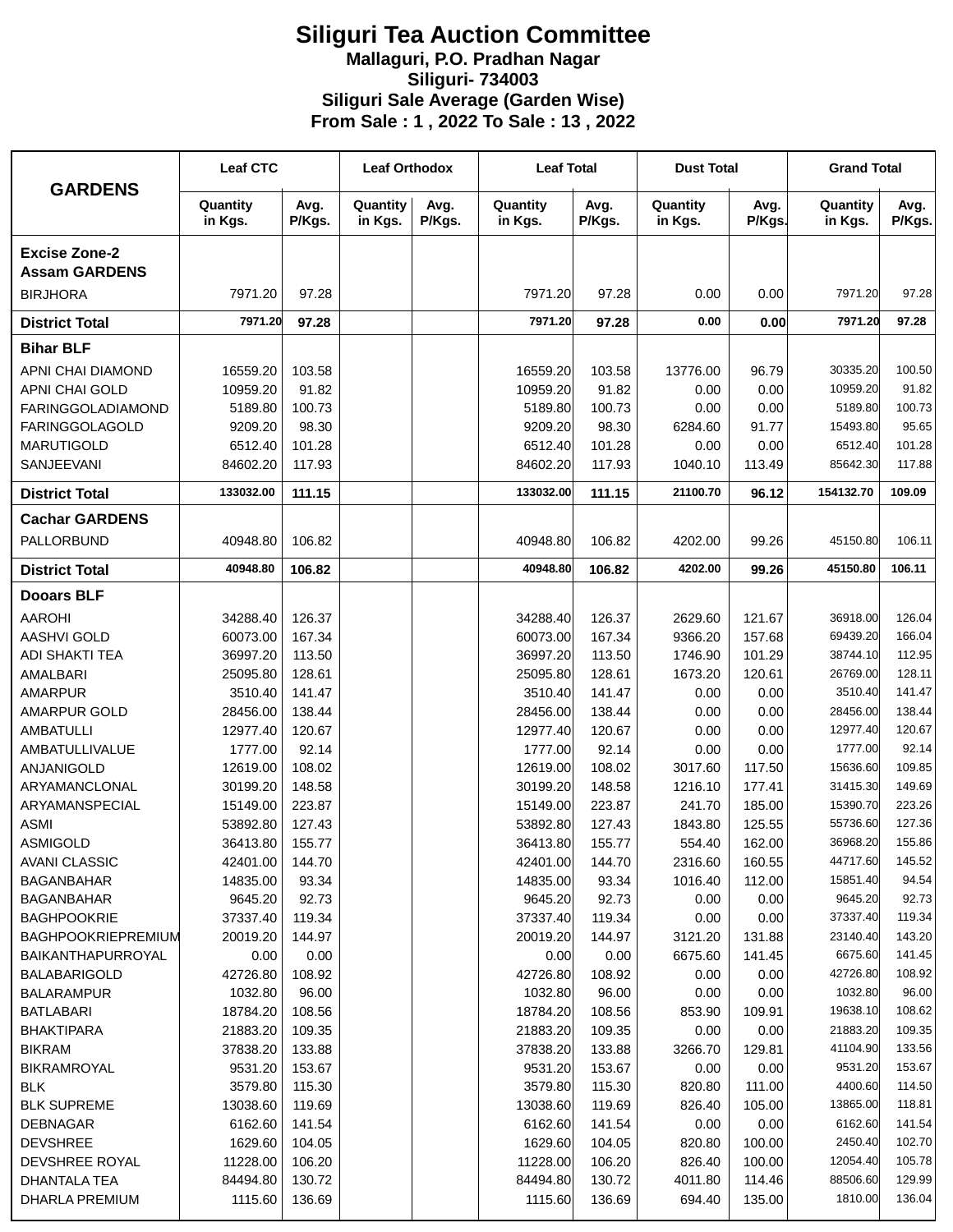|                                    | <b>Leaf CTC</b>     |                  | <b>Leaf Orthodox</b> |                | <b>Leaf Total</b>   |                  | <b>Dust Total</b>   |                | <b>Grand Total</b>  |                  |
|------------------------------------|---------------------|------------------|----------------------|----------------|---------------------|------------------|---------------------|----------------|---------------------|------------------|
| <b>GARDENS</b>                     | Quantity<br>in Kgs. | Avg.<br>P/Kgs.   | Quantity<br>in Kgs.  | Avg.<br>P/Kgs. | Quantity<br>in Kgs. | Avg.<br>P/Kgs.   | Quantity<br>in Kgs. | Avg.<br>P/Kgs. | Quantity<br>in Kgs. | Avg.<br>P/Kgs.   |
| <b>Excise Zone-2</b>               |                     |                  |                      |                |                     |                  |                     |                |                     |                  |
| <b>GAGANBARI</b>                   | 16796.00            | 114.74           |                      |                | 16796.00            | 114.74           | 754.40              | 121.00         | 17550.40            | 115.01           |
| GAGANBARIVALUE                     | 4142.80             | 114.06           |                      |                | 4142.80             | 114.06           | 0.00                | 0.00           | 4142.80             | 114.06           |
| GARAMVALLEY                        | 27679.60            | 102.07           |                      |                | 27679.60            | 102.07           | 0.00                | 0.00           | 27679.60            | 102.07           |
| GARAMVALLEYGOLD                    | 10718.80            | 111.85           |                      |                | 10718.80            | 111.85           | 696.40              | 126.00         | 11415.20            | 112.71           |
| <b>GEETATEADIAMOND</b>             | 10987.60            | 151.30           |                      |                | 10987.60            | 151.30           | 0.00                | 0.00           | 10987.60            | 151.30           |
| <b>GEETATEAGOLD</b>                | 38934.80            | 145.98           |                      |                | 38934.80            | 145.98           | 2058.90             | 131.23         | 40993.70            | 145.24           |
| <b>GREENTOUCHROYAL</b>             | 5264.00             | 109.19           |                      |                | 5264.00             | 109.19           | 0.00                | 0.00           | 5264.00             | 109.19           |
| <b>HARSINGPUR</b>                  | 18143.00            | 111.77           |                      |                | 18143.00            | 111.77           | 1656.50             | 114.53         | 19799.50            | 112.00           |
| <b>INDIRAGOLD</b>                  | 15168.20            | 128.25           |                      |                | 15168.20            | 128.25           | 4484.80             | 118.79         | 19653.00            | 126.09           |
| <b>INDIRATEA</b>                   | 15630.80            | 113.28           |                      |                | 15630.80            | 113.28           | 8029.00             | 117.59         | 23659.80            | 114.75           |
| JAI JALPESHBARI                    | 11328.40            | 129.39           |                      |                | 11328.40            | 129.39           | 800.40              | 114.00         | 12128.80            | 128.38           |
| JAIJALPESHBARISHG                  | 11718.60            | 116.66           |                      |                | 11718.60            | 116.66           | 3190.40             | 120.00         | 14909.00            | 117.37           |
| <b>JALPARA</b>                     | 11626.20            | 119.34           |                      |                | 11626.20            | 119.34           | 514.40              | 126.00         | 12140.60            | 119.62           |
| JALPARA ROYAL                      | 2327.20             | 157.26           |                      |                | 2327.20             | 157.26           | 224.70              | 133.00         | 2551.90             | 155.13           |
| <b>JAMUNBARI</b>                   | 18710.80            | 103.45           |                      |                | 18710.80            | 103.45           | 2783.20             | 96.00          | 21494.00            | 102.48           |
| <b>JOREDIGHIGOLD</b>               | 26501.40            | 114.41           |                      |                | 26501.40            | 114.41           | 5934.00             | 109.28         | 32435.40            | 113.47           |
| <b>KADMABARI</b>                   | 14041.00            | 118.41           |                      |                | 14041.00            | 118.41           | 898.80              | 110.00         | 14939.80            | 117.91           |
| KADMABARI GOLD                     | 71017.20            | 126.82           |                      |                | 71017.20            | 126.82           | 3964.80             | 114.74         | 74982.00            | 126.18           |
| KAIRASUPREME                       | 3154.80             | 92.54            |                      |                | 3154.80             | 92.54            | 0.00                | 0.00           | 3154.80             | 92.54            |
| <b>KALIAPANI</b>                   | 32872.40            | 107.82           |                      |                | 32872.40            | 107.82           | 0.00                | 0.00           | 32872.40            | 107.82           |
| <b>KARALI-SUPRIM</b>               | 38688.40            | 139.75           |                      |                | 38688.40            | 139.75           | 3682.30             | 140.88         | 42370.70            | 139.85           |
| <b>KASHI</b>                       | 3163.00             | 93.99            |                      |                | 3163.00             | 93.99            | 932.00              | 105.00         | 4095.00             | 96.49            |
| <b>KAWAGUB TEA GOLD</b>            | 1756.60             | 109.51           |                      |                | 1756.60             | 109.51           | 514.40              | 107.00         | 2271.00             | 108.94           |
| <b>LAKHIPUR PREMIUM</b>            | 39647.00            | 131.87           |                      |                | 39647.00            | 131.87           | 2301.20             | 128.03         | 41948.20            | 131.66           |
| <b>LAXMIBARI</b>                   | 21608.40            | 98.83            |                      |                | 21608.40            | 98.83            | 0.00                | 0.00           | 21608.40            | 98.83            |
| LAXMIBARISUPREME                   | 51338.80            | 111.72           |                      |                | 51338.80            | 111.72           | 0.00                | 0.00           | 51338.80            | 111.72           |
| MAHALAXMI                          | 7380.00<br>1594.80  | 114.29           |                      |                | 7380.00             | 114.29           | 1933.20             | 117.94         | 9313.20<br>1594.80  | 115.05<br>134.00 |
| <b>MAHALAXMI GOLD</b>              | 51290.00            | 134.00<br>111.25 |                      |                | 1594.80<br>51290.00 | 134.00<br>111.25 | 0.00                | 0.00<br>0.00   | 51290.00            | 111.25           |
| <b>MAHANVITA</b><br><b>MAHAVIR</b> | 2262.80             | 122.00           |                      |                | 2262.80             | 122.00           | 0.00<br>126.70      | 221.00         | 2389.50             | 127.25           |
| <b>MAIJONGBARI</b>                 | 12309.60            | 118.83           |                      |                | 12309.60            | 118.83           | 2546.60             | 117.97         | 14856.20            | 118.68           |
| MAIJONGBARIPREMIUM                 | 27891.80            | 135.21           |                      |                | 27891.80            | 135.21           | 386.70              | 125.00         | 28278.50            | 135.07           |
| MANGALBARI                         | 771.40              | 111.00           |                      |                | 771.40              | 111.00           | 0.00                | 0.00           | 771.40              | 111.00           |
| MANGALBARI GOLD                    | 15879.00            | 118.02           |                      |                | 15879.00            | 118.02           | 774.40              | 96.00          | 16653.40            | 117.00           |
| MANGALBARIGOLD24CARAT              | 50349.80            | 127.69           |                      |                | 50349.80            | 127.69           | 5404.00             | 119.70         | 55753.80            | 126.91           |
| <b>MANJIRA</b>                     | 14906.80            | 123.01           |                      |                | 14906.80            | 123.01           | 0.00                | 0.00           | 14906.80            | 123.01           |
| MANJIRA VALUE                      | 0.00                | 0.00             |                      |                | 0.00                | 0.00             | 815.20              | 113.00         | 815.20              | 113.00           |
| <b>MANVI</b>                       | 33487.40            | 118.12           |                      |                | 33487.40            | 118.12           | 3378.20             | 107.51         | 36865.60            | 117.15           |
| MAYAJUKTA CLONAL                   | 1467.80             | 112.09           |                      |                | 1467.80             | 112.09           | 804.40              | 119.00         | 2272.20             | 114.53           |
| <b>MAYAJUKTA GOLD</b>              | 24353.00            | 116.26           |                      |                | 24353.00            | 116.26           | 1014.80             | 116.27         | 25367.80            | 116.26           |
| <b>MAYAJUKTA SUPREME</b>           | 819.80              | 159.00           |                      |                | 819.80              | 159.00           | 0.00                | 0.00           | 819.80              | 159.00           |
| MAYNABARI ROYAL                    | 2721.60             | 113.48           |                      |                | 2721.60             | 113.48           | 0.00                | 0.00           | 2721.60             | 113.48           |
| <b>MAYNABARI SUPREME</b>           | 56606.80            | 126.75           |                      |                | 56606.80            | 126.75           | 797.10              | 109.23         | 57403.90            | 126.50           |
| MAZHABARI ROYAL                    | 2011.20             | 113.00           |                      |                | 2011.20             | 113.00           | 0.00                | 0.00           | 2011.20             | 113.00           |
| <b>MOHEPOOKRIE</b>                 | 9079.60             | 109.95           |                      |                | 9079.60             | 109.95           | 774.40              | 105.00         | 9854.00             | 109.56           |
| <b>MOHINIPUR</b>                   | 12546.60            | 124.99           |                      |                | 12546.60            | 124.99           | 829.10              | 160.81         | 13375.70            | 127.21           |
| <b>MORPANI ROYAL</b>               | 47639.60            | 141.57           |                      |                | 47639.60            | 141.57           | 0.00                | 0.00           | 47639.60            | 141.57           |
| <b>MORPANIGOLD</b>                 | 36797.00            | 127.39           |                      |                | 36797.00            | 127.39           | 2582.20             | 112.02         | 39379.20            | 126.38           |
| MUDIPARA ROYAL                     | 10482.40            | 136.36           |                      |                | 10482.40            | 136.36           | 2193.20             | 122.17         | 12675.60            | 133.90           |
| MUDIPARAVALUE                      | 8658.20             | 113.00           |                      |                | 8658.20             | 113.00           | 0.00                | 0.00           | 8658.20             | 113.00           |
| <b>NOWAPARA</b>                    | 14483.40            | 129.41           |                      |                | 14483.40            | 129.41           | 1938.80             | 137.80         | 16422.20            | 130.40           |
| NOWAPARA ROYAL                     | 2110.80             | 152.14           |                      |                | 2110.80             | 152.14           | 4385.60             | 138.68         | 6496.40             | 143.05           |
| NOWAPARA SPECIAL                   | 591.40              | 144.00           |                      |                | 591.40              | 144.00           | 0.00                | 0.00           | 591.40              | 144.00           |
| PADANJALI                          | 132553.60           | 117.19           |                      |                | 132553.60           | 117.19           | 19706.40            | 110.72         | 152260.00           | 116.36           |
| PADANJALIGOLD                      | 774.20              | 186.19           |                      |                | 774.20              | 186.19           | 0.00                | 0.00           | 774.20              | 186.19           |
| PADMABARIGOLD                      | 10591.20            | 104.83           |                      |                | 10591.20            | 104.83           | 0.00                | 0.00           | 10591.20            | 104.83           |
| <b>PANBARI</b>                     | 7081.20             | 121.60           |                      |                | 7081.20             | 121.60           | 644.40              | 115.00         | 7725.60             | 121.05           |
| PANBARIGOLD                        | 95307.60            | 119.54           |                      |                | 95307.60            | 119.54           | 3736.40             | 115.61         | 99044.00            | 119.40           |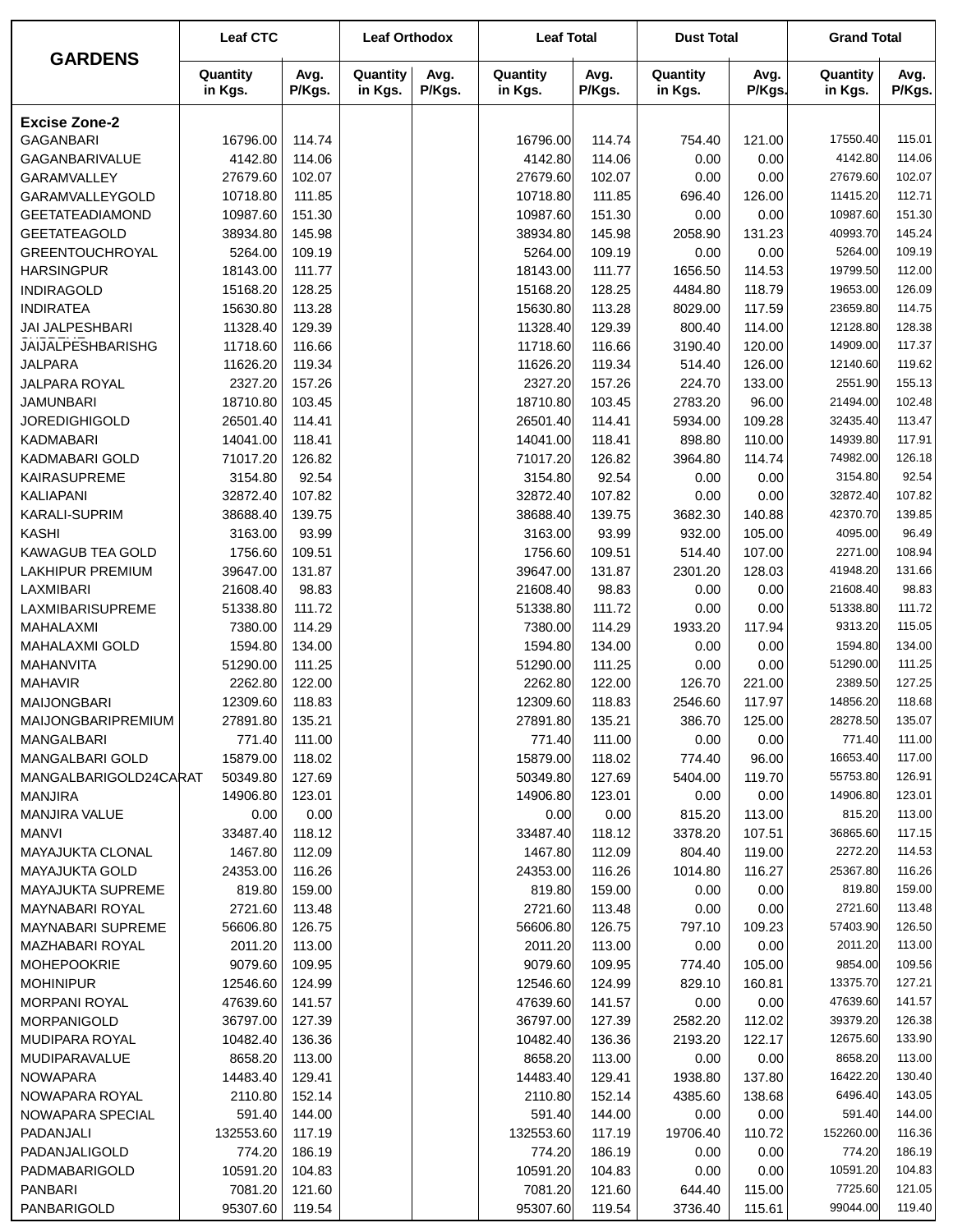| <b>GARDENS</b>                      | <b>Leaf CTC</b>     |                  | <b>Leaf Orthodox</b> |                | <b>Leaf Total</b>   |                  | <b>Dust Total</b>   |                  | <b>Grand Total</b>  |                  |
|-------------------------------------|---------------------|------------------|----------------------|----------------|---------------------|------------------|---------------------|------------------|---------------------|------------------|
|                                     | Quantity<br>in Kgs. | Avg.<br>P/Kgs.   | Quantity<br>in Kgs.  | Avg.<br>P/Kgs. | Quantity<br>in Kgs. | Avg.<br>P/Kgs.   | Quantity<br>in Kgs. | Avg.<br>P/Kgs.   | Quantity<br>in Kgs. | Avg.<br>P/Kgs.   |
| <b>Excise Zone-2</b>                |                     |                  |                      |                |                     |                  |                     |                  |                     |                  |
| PANGABARI                           | 14760.80            | 112.18           |                      |                | 14760.80            | 112.18           | 1548.80             | 108.38           | 16309.60            | 111.82           |
| PATHARGHATAGARDEN                   | 2037.20             | 275.92           |                      |                | 2037.20             | 275.92           | 0.00                | 0.00             | 2037.20             | 275.92           |
| <b>PRAAKRITIK</b>                   | 121485.20           | 107.79           |                      |                | 121485.20           | 107.79           | 6588.80             | 99.40            | 128074.00           | 107.36           |
| RADHABARI GOLD                      | 4149.00             | 94.01            |                      |                | 4149.00             | 94.01            | 0.00                | 0.00             | 4149.00             | 94.01            |
| <b>SALKABARI</b>                    | 13143.80            | 103.81           |                      |                | 13143.80            | 103.81           | 0.00                | 0.00             | 13143.80            | 103.81           |
| <b>SANKALP</b>                      | 15332.40            | 107.29           |                      |                | 15332.40            | 107.29           | 826.40              | 95.00            | 16158.80            | 106.66           |
| SANYASIHAT ROYAL                    | 7219.80             | 160.71           |                      |                | 7219.80             | 160.71           | 0.00                | 0.00             | 7219.80             | 160.71           |
| <b>SARIAM PREMIUM</b>               | 866.80              | 146.00           |                      |                | 866.80              | 146.00           | 0.00                | 0.00             | 866.80              | 146.00           |
| <b>SARODAMONI</b>                   | 6041.20             | 155.28           |                      |                | 6041.20             | 155.28           | 0.00                | 0.00             | 6041.20             | 155.28           |
| SARODAMONIVALUE                     | 2012.80             | 112.77           |                      |                | 2012.80             | 112.77           | 834.40              | 118.00           | 2847.20             | 114.30           |
| <b>SATABDI</b>                      | 23514.40            | 115.26           |                      |                | 23514.40            | 115.26           | 1738.80             | 112.21           | 25253.20            | 115.05           |
| SATABDI GOLD                        | 63303.40            | 121.06           |                      |                | 63303.40            | 121.06           | 1913.80             | 120.47           | 65217.20            | 121.04           |
| <b>SATHGAON</b>                     | 50694.40            | 101.22           |                      |                | 50694.40            | 101.22           | 2987.60             | 99.19            | 53682.00            | 101.11           |
| <b>SHIVALICK</b>                    | 13986.20            | 125.02           |                      |                | 13986.20            | 125.02           | 0.00                | 0.00             | 13986.20            | 125.02           |
| SHIVALICK ROYAL                     | 1787.00             | 134.51           |                      |                | 1787.00             | 134.51           | 0.00                | 0.00             | 1787.00             | 134.51           |
| SONAAJULI                           | 17267.20            | 126.91           |                      |                | 17267.20            | 126.91           | 0.00                | 0.00             | 17267.20            | 126.91           |
| SREERUPADIAMOND                     | 15210.80            | 100.99           |                      |                | 15210.80            | 100.99           | 0.00                | 0.00             | 15210.80            | 100.99           |
| SREERUPAGOLD                        | 10907.40            | 98.45            |                      |                | 10907.40            | 98.45            | 0.00                | 0.00             | 10907.40            | 98.45            |
| <b>SUDHA</b>                        | 16404.60            | 101.97           |                      |                | 16404.60            | 101.97           | 1825.30             | 95.45            | 18229.90            | 101.32           |
| <b>TATOPANI</b>                     | 4593.80             | 127.99           |                      |                | 4593.80             | 127.99           | 256.70              | 100.00           | 4850.50             | 126.51           |
| <b>TATOPANISUPREME</b>              | 5486.40             | 131.37           |                      |                | 5486.40             | 131.37           | 0.00                | 0.00             | 5486.40             | 131.37           |
| <b>TEABORN</b>                      | 34949.80            | 116.70           |                      |                | 34949.80            | 116.70           | 2505.50             | 108.34           | 37455.30            | 116.14           |
| <b>TELANIPAR ROYAL</b>              | 511.40              | 117.00           |                      |                | 511.40              | 117.00           | 0.00                | 0.00             | 511.40              | 117.00           |
| <b>TELANIPARA</b>                   | 51553.60            | 106.92           |                      |                | 51553.60            | 106.92           | 0.00                | 0.00             | 51553.60            | 106.92           |
| <b>TINBIGHA</b>                     | 15285.40            | 121.92           |                      |                | 15285.40            | 121.92           | 6065.70             | 124.80           | 21351.10            | 122.74           |
| <b>UTIBLACK</b>                     | 36007.60            | 110.56           |                      |                | 36007.60            | 110.56           | 5559.20             | 101.95           | 41566.80            | 109.41           |
| <b>VEERPRIDE</b>                    | 2117.00             | 93.17            |                      |                | 2117.00             | 93.17            | 0.00                | 0.00             | 2117.00<br>25086.40 | 93.17            |
| YASHIKA GOLD                        | 24442.00            | 121.08           |                      |                | 24442.00            | 121.08           | 644.40              | 120.00           | 19715.30            | 121.06<br>143.39 |
| YASHIKA PREMIUM                     | 19328.60            | 143.54           |                      |                | 19328.60            | 143.54           | 386.70              | 136.00           |                     |                  |
| <b>District Total</b>               | 2540898.40          | 123.06           |                      |                | 2540898.40          | 123.06           | 179415.00           | 120.12           | 2720313.40          | 122.87           |
| <b>Dooars GARDENS</b>               |                     |                  |                      |                |                     |                  |                     |                  |                     |                  |
| AIBHEEL                             | 54987.80            | 289.37           |                      |                | 54987.80            | 289.37           | 4432.20             | 273.61           | 59420.00            | 288.20           |
| AMBARIROYAL                         | 62650.40            | 185.38           |                      |                | 62650.40            | 185.38           | 18854.70            | 170.21           | 81505.10            | 181.87           |
| ANANDAPURACE                        | 1354.80             | 153.40           |                      |                | 1354.80             | 153.40           | 0.00                | 0.00             | 1354.80             | 153.40           |
| ANANDAPURACEGOLD                    | 3657.60             | 148.83           |                      |                | 3657.60             | 148.83           | 540.40              | 161.00           | 4198.00             | 150.39           |
| ANANDAPURROYAL                      | 8981.40             | 286.11           |                      |                | 8981.40             | 286.11           | 0.00                | 0.00             | 8981.40             | 286.11           |
| ANANDAPURSUPREME                    | 6131.00             | 223.37           |                      |                | 6131.00             | 223.37           | 488.40              | 241.00           | 6619.40             | 224.67           |
| ARJUNCHANDRA                        | 28330.00            | 162.06           |                      |                | 28330.00            | 162.06           | 224.70              | 159.00           | 28554.70            | 162.04           |
| <b>ATIABARI</b>                     | 254156.40           | 167.20           |                      |                | 254156.40           | 167.20           | 44714.60            | 167.37           | 298871.00           | 167.22           |
| ATIABARI GOLD                       | 13568.20            | 242.33           |                      |                | 13568.20            | 242.33           | 0.00                | 0.00             | 13568.20            | 242.33           |
| <b>BAINTGOORIE</b>                  | 19883.40            | 205.00           |                      |                | 19883.40            | 205.00           | 4808.00             | 161.33           | 24691.40            | 196.49           |
| <b>BAMANDANGA</b>                   | 51405.00            | 141.00           |                      |                | 51405.00            | 141.00           | 8771.30             | 131.03           | 60176.30            | 139.55           |
| <b>BAMANDANGA SILVER</b>            | 31002.80            | 174.85           |                      |                | 31002.80            | 174.85           | 3649.30             | 161.28           | 34652.10            | 173.42           |
| <b>BAMANDANGAGOLD</b>               | 4093.60             | 244.21           |                      |                | 4093.60             | 244.21           | 869.40              | 152.00           | 4963.00             | 228.05           |
| <b>BANARHAT</b>                     | 12773.80            | 154.47           |                      |                | 12773.80            | 154.47           | 0.00                | 0.00             | 12773.80            | 154.47           |
| <b>BARADIGHI</b>                    | 71233.60            | 235.21           |                      |                | 71233.60            | 235.21           | 8334.40             | 249.03           | 79568.00            | 236.66           |
| <b>BATABARI</b>                     | 10648.60            | 212.95           |                      |                | 10648.60            | 212.95           | 3956.40             | 200.49           | 14605.00            | 209.58           |
| <b>BEECH</b>                        | 99653.40            | 227.68           |                      |                | 99653.40            | 227.68           | 14679.00            | 185.05           | 114332.40           | 222.21           |
| <b>BHAGATPURGOLD</b>                | 76003.20            | 219.40           |                      |                | 76003.20            | 219.40           | 11117.60            | 189.73           | 87120.80            | 215.62           |
| <b>BHANDAPUR</b>                    | 24031.20            | 136.89           |                      |                | 24031.20            | 136.89           | 0.00                | 0.00             | 24031.20            | 136.89           |
| <b>BHANDIGURI ROYAL</b>             | 37659.20            | 192.53           |                      |                | 37659.20            | 192.53           | 4980.70             | 159.56           | 42639.90            | 188.68           |
| <b>BHANDIGURIESTEEM</b>             | 30520.00            | 124.22           |                      |                | 30520.00            | 124.22           | 2937.30             | 123.51           | 33457.30            | 124.16           |
| <b>BHARNOBARI</b>                   | 11683.00            | 158.38           |                      |                | 11683.00            | 158.38           | 2498.70             | 161.31           | 14181.70<br>6532.20 | 158.90<br>224.03 |
| BHARNOBARI ROYAL<br><b>BHATKAWA</b> | 5585.40<br>42521.60 | 233.18<br>242.55 |                      |                | 5585.40<br>42521.60 | 233.18<br>242.55 | 946.80<br>1732.50   | 170.08<br>261.45 | 44254.10            | 243.29           |
| <b>BHATPARA</b>                     | 62621.40            | 136.01           |                      |                | 62621.40            | 136.01           | 19922.60            | 134.40           | 82544.00            | 135.62           |
|                                     |                     |                  |                      |                |                     |                  |                     |                  |                     |                  |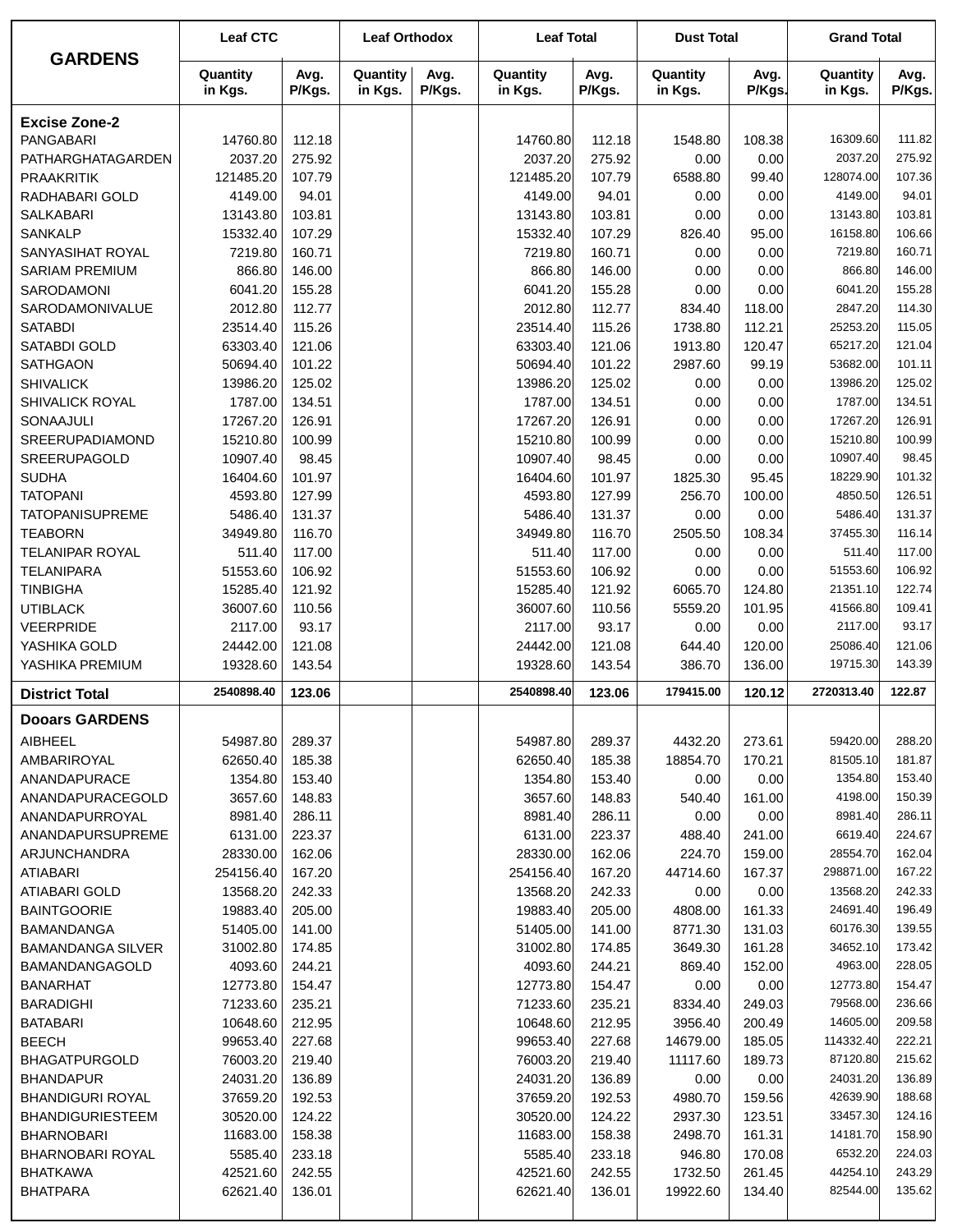|                                          | <b>Leaf CTC</b>     |                  | <b>Leaf Orthodox</b> |                | <b>Leaf Total</b>   |                  | <b>Dust Total</b>   |                  | <b>Grand Total</b>  |                  |
|------------------------------------------|---------------------|------------------|----------------------|----------------|---------------------|------------------|---------------------|------------------|---------------------|------------------|
| <b>GARDENS</b>                           | Quantity<br>in Kgs. | Avg.<br>P/Kgs.   | Quantity<br>in Kgs.  | Avg.<br>P/Kgs. | Quantity<br>in Kgs. | Avg.<br>P/Kgs.   | Quantity<br>in Kgs. | Avg.<br>P/Kgs.   | Quantity<br>in Kgs. | Avg.<br>P/Kgs.   |
| <b>Excise Zone-2</b>                     |                     |                  |                      |                |                     |                  |                     |                  |                     |                  |
| <b>BHOGOTPORE</b>                        | 8146.00             | 143.78           |                      |                | 8146.00             | 143.78           | 7789.60             | 146.43           | 15935.60            | 145.08           |
| BHOGOTPORESUPREME                        | 2242.20             | 170.27           |                      |                | 2242.20             | 170.27           | 5133.60             | 145.36           | 7375.80             | 152.93           |
| <b>BIDYABARIE</b>                        | 14213.00            | 106.12           |                      |                | 14213.00            | 106.12           | 1120.50             | 101.55           | 15333.50            | 105.78           |
| <b>BINAGURI</b>                          | 103652.00           | 277.68           |                      |                | 103652.00           | 277.68           | 22610.10            | 268.43           | 126262.10           | 276.02           |
| <b>BYTAGOOL</b>                          | 20495.20            | 103.76           |                      |                | 20495.20            | 103.76           | 7975.80             | 95.10            | 28471.00            | 101.33           |
| <b>CENTRALDOOARS</b>                     | 32237.00            | 148.41           |                      |                | 32237.00            | 148.41           | 3545.30             | 164.24           | 35782.30            | 149.97           |
| CHALOUNI                                 | 36590.60            | 279.20           |                      |                | 36590.60            | 279.20           | 1306.90             | 295.71           | 37897.50            | 279.76           |
| <b>CHAMURCHI</b>                         | 511.40              | 160.00           |                      |                | 511.40              | 160.00           | 0.00                | 0.00             | 511.40              | 160.00           |
| <b>CHENGMARI</b>                         | 105582.80           | 238.17           |                      |                | 105582.80           | 238.17           | 15992.80            | 215.54           | 121575.60           | 235.19           |
| <b>CHINCHULA</b>                         | 59359.40            | 155.85           |                      |                | 59359.40            | 155.85           | 17498.00            | 140.67           | 76857.40            | 152.40           |
| <b>CHOONABHUTTI</b>                      | 3564.00             | 178.14           |                      |                | 3564.00             | 178.14           | 0.00                | 0.00             | 3564.00             | 178.14           |
| <b>CHUAPARA</b>                          | 107691.60           | 126.96           |                      |                | 107691.60           | 126.96           | 44066.80            | 113.60           | 151758.40           | 123.08           |
| <b>CHULSA</b>                            | 15569.40            | 290.32           |                      |                | 15569.40            | 290.32           | 1419.60             | 242.07           | 16989.00            | 286.29           |
| <b>CHULSASUPER</b>                       | 0.00                | 0.00             |                      |                | 0.00                | 0.00             | 1507.80             | 148.26           | 1507.80             | 148.26           |
| <b>COOCHBEHAR</b>                        | 9034.80             | 112.29           |                      |                | 9034.80             | 112.29           | 0.00                | 0.00             | 9034.80             | 112.29           |
| COOCHBEHAR ROYAL                         | 17299.00            | 124.60           |                      |                | 17299.00            | 124.60           | 2503.20             | 117.71           | 19802.20            | 123.73           |
| <b>COOCHBEHAR SPECIAL</b>                | 9757.60             | 148.15           |                      |                | 9757.60             | 148.15           | 774.40              | 121.00           | 10532.00            | 146.15           |
| COOCHBEHARDIAMOND                        | 16656.00            | 113.85           |                      |                | 16656.00            | 113.85           | 10333.60            | 115.82           | 26989.60            | 114.60           |
| <b>DALGAON</b>                           | 67013.00            | 251.54           |                      |                | 67013.00            | 251.54           | 19459.00            | 206.15           | 86472.00            | 241.32           |
| <b>DALSINGPARA</b>                       | 26022.80            | 133.43           |                      |                | 26022.80            | 133.43           | 14081.40            | 117.28           | 40104.20            | 127.76           |
| DALSINGPARAGOLD                          | 45797.00            | 198.13           |                      |                | 45797.00            | 198.13           | 6429.80             | 199.35           | 52226.80            | 198.28           |
| <b>DAMANPUR</b>                          | 59599.20            | 119.79           |                      |                | 59599.20            | 119.79           | 9218.00             | 141.89           | 68817.20            | 122.75           |
| <b>DAMDIM</b>                            | 36237.60            | 206.50           |                      |                | 36237.60            | 206.50           | 10934.30            | 186.83           | 47171.90            | 201.94           |
| <b>DANGUAJHAR</b>                        | 5667.80             | 315.10           |                      |                | 5667.80             | 315.10           | 0.00                | 0.00             | 5667.80             | 315.10           |
| <b>DEBPARA</b>                           | 69242.40            | 124.99           |                      |                | 69242.40            | 124.99           | 7131.60             | 125.60           | 76374.00            | 125.05           |
| DEBPARASPECIAL                           | 1473.60             | 309.38           |                      |                | 1473.60             | 309.38           | 0.00                | 0.00             | 1473.60             | 309.38           |
| <b>DHOWLAJHORA</b>                       | 123568.40           | 127.56           |                      |                | 123568.40           | 127.56           | 8863.40             | 127.28           | 132431.80           | 127.54           |
| DIANARAMBARI                             | 22031.80            | 230.32           |                      |                | 22031.80            | 230.32           | 3348.40             | 158.47           | 25380.20            | 220.84           |
| <b>DWARIKAGOLD</b>                       | 37157.00            | 107.47           |                      |                | 37157.00            | 107.47           | 3992.80             | 100.58           | 41149.80            | 106.80           |
| ELLENBARRIE                              | 29196.60            | 103.01           |                      |                | 29196.60            | 103.01           | 3545.80             | 97.36            | 32742.40            | 102.40           |
| ELLENBARRIEGOLD                          | 4102.20             | 116.96           |                      |                | 4102.20             | 116.96           | 1432.80             | 136.00           | 5535.00             | 121.89           |
| ELLENBARRIEROYAL                         | 1274.80             | 145.00           |                      |                | 1274.80             | 145.00           | 0.00                | 0.00             | 1274.80             | 145.00           |
| <b>ENGO</b><br><b>ENGOGOLD</b>           | 38952.60            | 141.22           |                      |                | 38952.60            | 141.22           | 2358.90             | 134.50           | 41311.50<br>8048.30 | 140.84           |
|                                          | 7755.60             | 161.81           |                      |                | 7755.60             | 161.81           | 292.70              | 151.00           | 7302.90             | 161.41<br>163.19 |
| <b>ETHELBARI</b><br><b>ETHELBARIGOLD</b> | 6019.80<br>9446.20  | 165.18<br>184.94 |                      |                | 6019.80<br>9446.20  | 165.18<br>184.94 | 1283.10<br>754.40   | 153.88<br>170.00 | 10200.60            | 183.83           |
| <b>GAIRKHATA</b>                         | 102995.60           | 178.55           |                      |                | 102995.60           | 178.55           | 13479.20            | 180.15           | 116474.80           | 178.73           |
| <b>GANDRAPARA</b>                        | 14512.40            | 293.42           |                      |                | 14512.40            | 293.42           | 2443.60             | 274.76           | 16956.00            | 290.73           |
| GARGANDA                                 | 117452.00           | 132.23           |                      |                | 117452.00           | 132.23           | 24649.90            | 128.33           | 142101.90           | 131.55           |
| <b>GHATIA</b>                            | 15232.00            | 165.66           |                      |                | 15232.00            | 165.66           | 14090.50            | 155.22           | 29322.50            | 160.64           |
| <b>GHATIAROYAL</b>                       | 42173.00            | 279.52           |                      |                | 42173.00            | 279.52           | 5660.80             | 230.61           | 47833.80            | 273.73           |
| <b>GOODHOPE</b>                          | 19436.00            | 164.27           |                      |                | 19436.00            | 164.27           | 6853.20             | 150.19           | 26289.20            | 160.60           |
| <b>GOPALPUR</b>                          | 72092.20            | 221.96           |                      |                | 72092.20            | 221.96           | 17776.50            | 181.09           | 89868.70            | 213.88           |
| <b>GOPALPURGOLD</b>                      | 13260.00            | 185.39           |                      |                | 13260.00            | 185.39           | 869.40              | 172.00           | 14129.40            | 184.57           |
| <b>GURJANGJHORA</b>                      | 25011.60            | 171.21           |                      |                | 25011.60            | 171.21           | 5639.10             | 142.80           | 30650.70            | 165.98           |
| <b>HANTAPARA</b>                         | 130145.80           | 151.64           |                      |                | 130145.80           | 151.64           | 13818.30            | 138.46           | 143964.10           | 150.37           |
| <b>HILLA</b>                             | 10349.40            | 181.21           |                      |                | 10349.40            | 181.21           | 7616.70             | 152.99           | 17966.10            | 169.25           |
| <b>HILLA ROYALE</b>                      | 17256.60            | 268.47           |                      |                | 17256.60            | 268.47           | 2631.90             | 247.53           | 19888.50            | 265.70           |
| <b>HOPE</b>                              | 7966.00             | 295.47           |                      |                | 7966.00             | 295.47           | 538.10              | 279.56           | 8504.10             | 294.47           |
| <b>HULDIBARI</b>                         | 117833.80           | 147.67           |                      |                | 117833.80           | 147.67           | 31705.40            | 134.25           | 149539.20           | 144.83           |
| HULDIBARIROYAL                           | 5248.20             | 258.31           |                      |                | 5248.20             | 258.31           | 1155.60             | 186.00           | 6403.80             | 245.26           |
| <b>INDONG</b>                            | 56374.60            | 126.86           |                      |                | 56374.60            | 126.86           | 5936.20             | 124.25           | 62310.80            | 126.61           |
| <b>INDONGGOLD</b>                        | 8008.00             | 320.43           |                      |                | 8008.00             | 320.43           | 204.70              | 418.00           | 8212.70             | 322.87           |
| <b>JADABPUR</b>                          | 21660.80            | 116.87           |                      |                | 21660.80            | 116.87           | 3145.60             | 104.94           | 24806.40            | 115.35           |
| JADABPURROYAL                            | 14734.80            | 135.46           |                      |                | 14734.80            | 135.46           | 0.00                | 0.00             | 14734.80            | 135.46           |
| <b>JAINTI</b>                            | 35421.20            | 175.54           |                      |                | 35421.20            | 175.54           | 17914.30            | 136.77           | 53335.50            | 162.52           |
| JITI                                     | 14977.60            | 289.51           |                      |                | 14977.60            | 289.51           | 3918.70             | 291.80           | 18896.30            | 289.99           |
| <b>JOGESCHANDRA</b>                      | 30663.20            | 109.99           |                      |                | 30663.20            | 109.99           | 2871.30             | 106.42           | 33534.50            | 109.68           |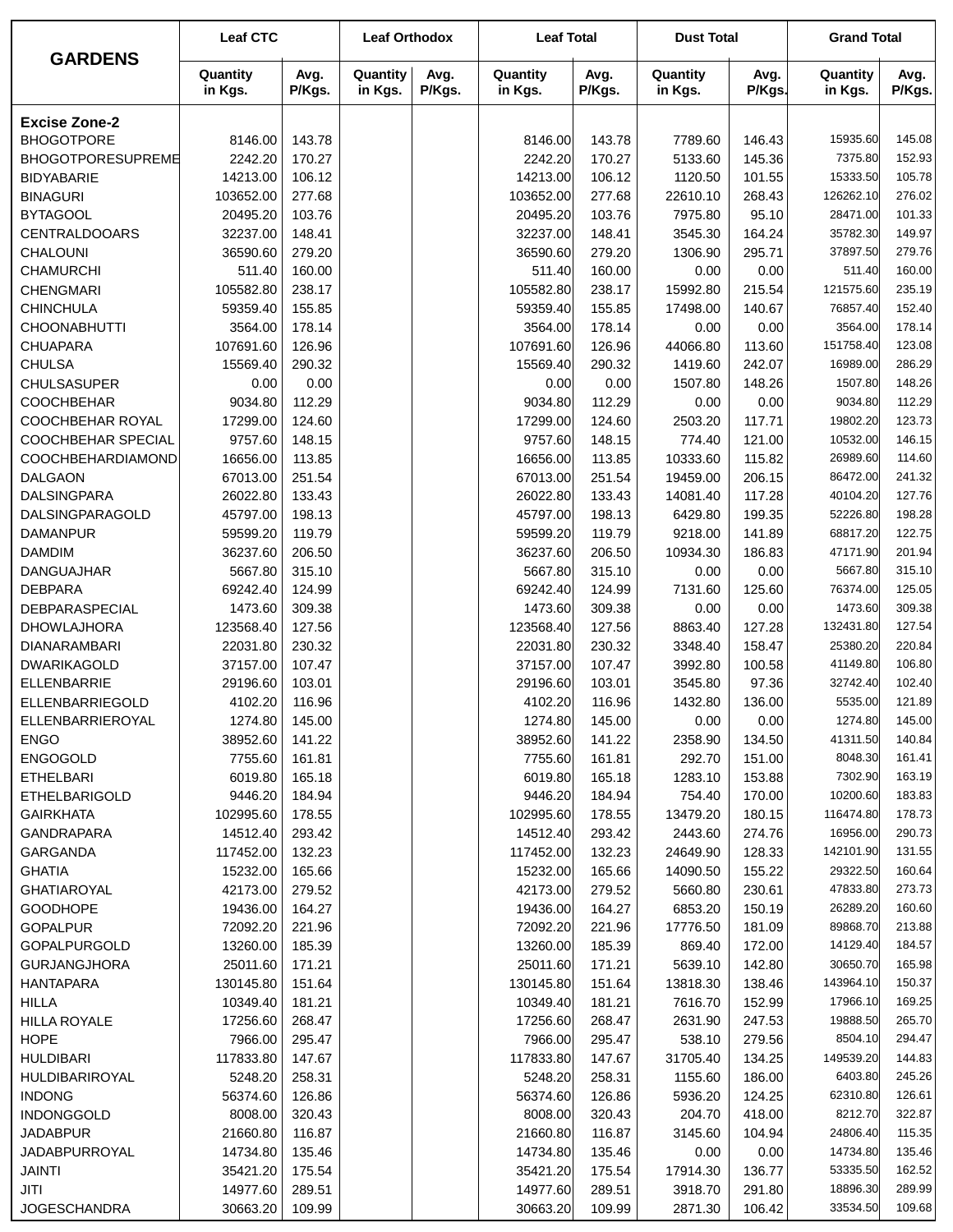| <b>GARDENS</b>                      | <b>Leaf CTC</b>      |                  | <b>Leaf Orthodox</b> |                | <b>Leaf Total</b>    |                  | <b>Dust Total</b>   |                  | <b>Grand Total</b>   |                  |
|-------------------------------------|----------------------|------------------|----------------------|----------------|----------------------|------------------|---------------------|------------------|----------------------|------------------|
|                                     | Quantity<br>in Kgs.  | Avg.<br>P/Kgs.   | Quantity<br>in Kgs.  | Avg.<br>P/Kgs. | Quantity<br>in Kgs.  | Avg.<br>P/Kgs.   | Quantity<br>in Kgs. | Avg.<br>P/Kgs.   | Quantity<br>in Kgs.  | Avg.<br>P/Kgs.   |
| <b>Excise Zone-2</b>                |                      |                  |                      |                |                      |                  |                     |                  |                      |                  |
| <b>JOGESH CHANDRA</b>               | 35612.00             | 128.89           |                      |                | 35612.00             | 128.89           | 4172.60             | 122.86           | 39784.60             | 128.26           |
| <b>KADAMBINI</b>                    | 44262.00             | 142.90           |                      |                | 44262.00             | 142.90           | 13078.70            | 147.53           | 57340.70             | 143.96           |
| KAILASHPURPREMIUM                   | 72804.20             | 157.70           |                      |                | 72804.20             | 157.70           | 9089.40             | 154.39           | 81893.60             | 157.33           |
| <b>KALAGAITY</b>                    | 7699.60              | 120.88           |                      |                | 7699.60              | 120.88           | 978.10              | 144.45           | 8677.70              | 123.53           |
| <b>KALCHINI</b>                     | 81040.60             | 128.85           |                      |                | 81040.60             | 128.85           | 9267.70             | 130.42           | 90308.30             | 129.01           |
| KARALAVALLEY                        | 15530.80             | 132.87           |                      |                | 15530.80             | 132.87           | 1388.80             | 150.50           | 16919.60             | 134.32           |
| KARALAVALLEYROYAL                   | 38649.40             | 173.84           |                      |                | 38649.40             | 173.84           | 2973.10             | 168.32           | 41622.50             | 173.45           |
| KARALAVALLEYSUPREME                 | 25076.00             | 155.15           |                      |                | 25076.00             | 155.15           | 939.40              | 151.00           | 26015.40             | 155.00           |
| <b>KARBALLA</b>                     | 47211.40             | 229.99           |                      |                | 47211.40             | 229.99           | 3015.60             | 234.00           | 50227.00             | 230.23           |
| <b>KARNIMATA</b>                    | 7567.00              | 121.03           |                      |                | 7567.00              | 121.03           | 2962.60             | 103.98           | 10529.60             | 116.23           |
| <b>KARTICK</b>                      | 42399.00             | 256.77           |                      |                | 42399.00             | 256.77           | 4052.70             | 257.93           | 46451.70             | 256.87           |
| <b>KUCHLIBARIGOLD</b>               | 15305.00             | 103.45           |                      |                | 15305.00             | 103.45           | 658.40              | 87.83            | 15963.40             | 102.81           |
| <b>KUMARGRAM</b>                    | 26956.80             | 285.35           |                      |                | 26956.80             | 285.35           | 1884.50             | 268.79           | 28841.30             | 284.27           |
| <b>KURTI</b>                        | 17753.80             | 234.64           |                      |                | 17753.80             | 234.64           | 0.00                | 0.00             | 17753.80             | 234.64           |
| <b>LEESHRIVER</b>                   | 18982.60             | 295.85           |                      |                | 18982.60             | 295.85           | 3345.70             | 272.80           | 22328.30             | 292.40           |
| <b>LOOKSUN</b>                      | 48933.40             | 144.53           |                      |                | 48933.40             | 144.53           | 18959.70            | 149.08           | 67893.10             | 145.80           |
| LOOKSUNGOLD                         | 54541.80             | 211.09           |                      |                | 54541.80             | 211.09           | 1777.20             | 201.82           | 56319.00             | 210.80           |
| <b>MAHAK</b>                        | 15667.40             | 141.20           |                      |                | 15667.40             | 141.20           | 0.00                | 0.00             | 15667.40<br>9066.90  | 141.20<br>136.30 |
| <b>MAHESHWARI</b><br>MAHESHWARIGOLD | 6975.40<br>17518.00  | 142.70<br>187.60 |                      |                | 6975.40<br>17518.00  | 142.70<br>187.60 | 2091.50<br>1246.80  | 114.96<br>177.50 | 18764.80             | 186.93           |
| <b>MAINAK ROYALLE</b>               | 248.40               | 456.50           |                      |                | 248.40               | 456.50           | 126.70              | 362.00           | 375.10               | 424.58           |
| <b>MAINAKHILLS</b>                  | 18333.80             | 174.27           |                      |                | 18333.80             | 174.27           | 1557.20             | 154.72           | 19891.00             | 172.74           |
| <b>MAJHERDABRI</b>                  | 37245.20             | 232.40           |                      |                | 37245.20             | 232.40           | 3912.10             | 222.07           | 41157.30             | 231.42           |
| <b>MATELLI</b>                      | 44204.40             | 138.62           |                      |                | 44204.40             | 138.62           | 26270.30            | 122.85           | 70474.70             | 132.74           |
| <b>MATHURA</b>                      | 23220.80             | 152.52           |                      |                | 23220.80             | 152.52           | 3092.60             | 161.49           | 26313.40             | 153.57           |
| MAYNAGURI GOLD                      | 10765.20             | 111.82           |                      |                | 10765.20             | 111.82           | 2837.60             | 115.91           | 13602.80             | 112.67           |
| <b>MECHPARA</b>                     | 13008.00             | 222.03           |                      |                | 13008.00             | 222.03           | 1508.80             | 212.50           | 14516.80             | 221.04           |
| <b>MEENGLAS</b>                     | 35605.20             | 275.91           |                      |                | 35605.20             | 275.91           | 6173.50             | 281.97           | 41778.70             | 276.81           |
| <b>MEKLIBARI</b>                    | 1479.00              | 187.32           |                      |                | 1479.00              | 187.32           | 1419.80             | 134.49           | 2898.80              | 161.44           |
| <b>MOGULKATA</b>                    | 36547.00             | 166.93           |                      |                | 36547.00             | 166.93           | 15172.90            | 146.09           | 51719.90             | 160.82           |
| Mohit                               | 822.80               | 131.00           |                      |                | 822.80               | 131.00           | 0.00                | 0.00             | 822.80               | 131.00           |
| <b>MORAGHAT</b>                     | 19458.80             | 252.18           |                      |                | 19458.80             | 252.18           | 6112.60             | 205.54           | 25571.40             | 241.03           |
| <b>MUJNAI</b>                       | 55946.60             | 149.28           |                      |                | 55946.60             | 149.28           | 10899.40            | 134.65           | 66846.00             | 146.89           |
| NAGRAKATA                           | 33032.40             | 163.66           |                      |                | 33032.40             | 163.66           | 2329.20             | 160.43           | 35361.60             | 163.44           |
| NANGDALA                            | 169.20               | 451.00           |                      |                | 169.20               | 451.00           | 0.00                | 0.00             | 169.20               | 451.00           |
| <b>NEDAM</b>                        | 62990.40             | 179.77           |                      |                | 62990.40             | 179.77           | 6089.50             | 146.54           | 69079.90             | 176.84           |
| <b>NEPUCHAPUR</b>                   | 34182.20             | 219.75           |                      |                | 34182.20             | 219.75           | 4181.10             | 194.56           | 38363.30             | 217.00           |
| NEWDOOARS                           | 42319.40             | 226.89           |                      |                | 42319.40             | 226.89           | 3200.30             | 229.11           | 45519.70             | 227.04           |
| NEWGLENCOE                          | 37362.00             | 122.46           |                      |                | 37362.00             | 122.46           | 18116.80            | 98.78            | 55478.80             | 114.73           |
| <b>NEWLANDS</b>                     | 103749.00            | 174.80           |                      |                | 103749.00            | 174.80           | 16669.20            | 168.84           | 120418.20            | 173.98           |
| <b>NIMTIJHORA</b>                   | 69315.80             | 116.50           |                      |                | 69315.80             | 116.50           | 22775.60            | 104.75           | 92091.40             | 113.59           |
| NIMTIJHORAGOLD                      | 71715.60             | 138.69           |                      |                | 71715.60             | 138.69           | 12470.00            | 127.58           | 84185.60             | 137.05           |
| NOWERANUDDY                         | 40865.80             | 247.40           |                      |                | 40865.80             | 247.40           | 4139.10             | 213.72           | 45004.90             | 244.30           |
| <b>OODLABARI</b>                    | 10553.80             | 128.46           |                      |                | 10553.80             | 128.46           | 3186.40             | 118.43           | 13740.20             | 126.13           |
| OODLABARIGOLD                       | 84952.20             | 191.24           |                      |                | 84952.20             | 191.24           | 5768.00             | 173.26           | 90720.20             | 190.10           |
| <b>OODLABARISUPREME</b>             | 16796.20             | 141.95           |                      |                | 16796.20             | 141.95           | 3725.30             | 128.71           | 20521.50             | 139.54           |
| PALASHBARI CLASSIC                  | 28250.80             | 153.64           |                      |                | 28250.80             | 153.64           | 453.40              | 132.00           | 28704.20<br>36663.34 | 153.30<br>177.36 |
| PALASHBARIROYAL                     | 35434.46             | 178.33           |                      |                | 35434.46             | 178.33           | 1228.88             | 149.39           | 30128.20             | 132.97           |
| PATKAPARA<br>PATKAPARAGOLD          | 25590.60<br>24046.40 | 131.32<br>208.10 |                      |                | 25590.60<br>24046.40 | 131.32<br>208.10 | 4537.60<br>830.40   | 142.25<br>225.00 | 24876.80             | 208.66           |
| PATKAPARAROYAL                      | 37258.00             | 141.41           |                      |                | 37258.00             | 141.41           | 8504.20             | 141.37           | 45762.20             | 141.40           |
| <b>PHASKOWA</b>                     | 52793.20             | 144.02           |                      |                | 52793.20             | 144.02           | 11477.60            | 133.41           | 64270.80             | 142.12           |
| PHASKOWA ROYAL                      | 5651.20              | 262.95           |                      |                | 5651.20              | 262.95           | 0.00                | 0.00             | 5651.20              | 262.95           |
| PHASKOWAGOLD                        | 8777.60              | 190.65           |                      |                | 8777.60              | 190.65           | 178.70              | 166.00           | 8956.30              | 190.15           |
| RAHIMIAGOLD                         | 55396.00             | 144.77           |                      |                | 55396.00             | 144.77           | 1796.60             | 127.69           | 57192.60             | 144.23           |
| <b>RAIMATANG</b>                    | 25391.80             | 112.57           |                      |                | 25391.80             | 112.57           | 4005.60             | 119.90           | 29397.40             | 113.57           |
| RAJA                                | 17095.40             | 111.44           |                      |                | 17095.40             | 111.44           | 2728.70             | 120.53           | 19824.10             | 112.69           |
| <b>RAJABHAT</b>                     | 6188.20              | 165.50           |                      |                | 6188.20              | 165.50           | 1897.00             | 164.84           | 8085.20              | 165.35           |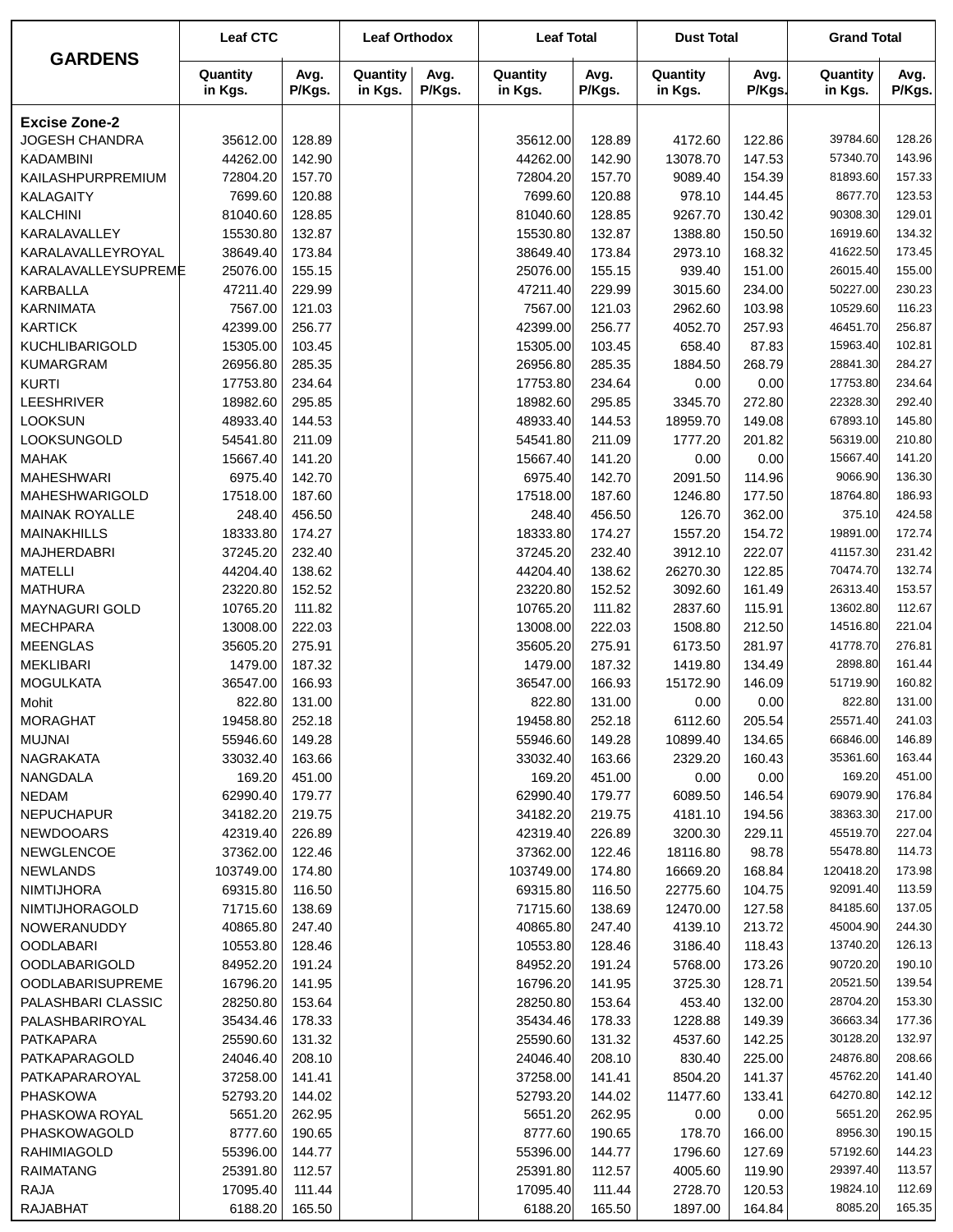| <b>GARDENS</b>                   | <b>Leaf CTC</b>      |                  | <b>Leaf Orthodox</b> |                | <b>Leaf Total</b>    |                  | <b>Dust Total</b>   |                  | <b>Grand Total</b>   |                  |
|----------------------------------|----------------------|------------------|----------------------|----------------|----------------------|------------------|---------------------|------------------|----------------------|------------------|
|                                  | Quantity<br>in Kgs.  | Avg.<br>P/Kgs.   | Quantity<br>in Kgs.  | Avg.<br>P/Kgs. | Quantity<br>in Kgs.  | Avg.<br>P/Kgs.   | Quantity<br>in Kgs. | Avg.<br>P/Kgs.   | Quantity<br>in Kgs.  | Avg.<br>P/Kgs.   |
| <b>Excise Zone-2</b>             |                      |                  |                      |                |                      |                  |                     |                  |                      |                  |
| <b>RAJAROYAL</b>                 | 42783.00             | 167.62           |                      |                | 42783.00             | 167.62           | 5324.70             | 146.81           | 48107.70             | 165.32           |
| RANICHERRAROYAL                  | 55920.40             | 189.44           |                      |                | 55920.40             | 189.44           | 1128.80             | 140.00           | 57049.20             | 188.47           |
| <b>RHEABARI</b>                  | 40671.80             | 223.56           |                      |                | 40671.80             | 223.56           | 16218.80            | 181.89           | 56890.60             | 211.68           |
| <b>RUNGAMUTTEE</b>               | 10753.80             | 204.41           |                      |                | 10753.80             | 204.41           | 4059.20             | 168.00           | 14813.00             | 194.43           |
| <b>RYDAK</b>                     | 104900.20            | 236.65           |                      |                | 104900.20            | 236.65           | 37148.80            | 220.01           | 142049.00            | 232.30           |
| <b>SAMSING</b>                   | 27774.60             | 128.34           |                      |                | 27774.60             | 128.34           | 0.00                | 0.00             | 27774.60             | 128.34           |
| SAMSINGGOLD                      | 169.20               | 342.00           |                      |                | 169.20               | 342.00           | 0.00                | 0.00             | 169.20               | 342.00           |
| <b>SAMSINGSILVER</b>             | 9436.80              | 157.23           |                      |                | 9436.80              | 157.23           | 0.00                | 0.00             | 9436.80              | 157.23<br>251.17 |
| <b>SANKOS</b><br>SARASWATIPUR    | 33891.80<br>47911.00 | 253.79<br>221.72 |                      |                | 33891.80<br>47911.00 | 253.79<br>221.72 | 3317.30<br>9363.80  | 224.43<br>214.04 | 37209.10<br>57274.80 | 220.46           |
| SARUGAON                         | 43067.80             | 138.13           |                      |                | 43067.80             | 138.13           | 3810.00             | 143.42           | 46877.80             | 138.56           |
| <b>SATALI</b>                    | 80254.20             | 161.91           |                      |                | 80254.20             | 161.91           | 10314.40            | 154.94           | 90568.60             | 161.11           |
| SAUDAMINI                        | 3248.40              | 100.84           |                      |                | 3248.40              | 100.84           | 2480.30             | 99.19            | 5728.70              | 100.12           |
| <b>SHIKARPUR</b>                 | 34613.00             | 125.56           |                      |                | 34613.00             | 125.56           | 1598.80             | 129.47           | 36211.80             | 125.73           |
| <b>SHIKARPURGOLD</b>             | 50680.20             | 164.43           |                      |                | 50680.20             | 164.43           | 14232.20            | 151.43           | 64912.40             | 161.58           |
| SINGHANIA GOLD                   | 16064.20             | 165.54           |                      |                | 16064.20             | 165.54           | 5679.40             | 154.04           | 21743.60             | 162.53           |
| SINGHANIA ROYAL                  | 12358.40             | 130.42           |                      |                | 12358.40             | 130.42           | 3913.80             | 149.98           | 16272.20             | 135.12           |
| <b>SITARAMPUR</b>                | 9004.00              | 141.64           |                      |                | 9004.00              | 141.64           | 7340.40             | 107.87           | 16344.40             | 126.47           |
| SOONGACHI                        | 47818.40             | 117.71           |                      |                | 47818.40             | 117.71           | 11844.00            | 110.50           | 59662.40             | 116.28           |
| <b>SUBHASINI</b>                 | 44099.60             | 160.85           |                      |                | 44099.60             | 160.85           | 9365.60             | 137.78           | 53465.20             | 156.81           |
| <b>SURYA</b>                     | 13476.00             | 139.85           |                      |                | 13476.00             | 139.85           | 2770.00             | 125.87           | 16246.00             | 137.47           |
| <b>TASATI</b>                    | 4757.00              | 151.40           |                      |                | 4757.00              | 151.40           | 13216.00            | 137.10           | 17973.00             | 140.88           |
| <b>TASATI GOLD</b>               | 13319.60             | 141.36           |                      |                | 13319.60             | 141.36           | 0.00                | 0.00             | 13319.60             | 141.36           |
| <b>TEA BUDS</b>                  | 38615.20             | 106.73           |                      |                | 38615.20             | 106.73           | 5015.90             | 89.39            | 43631.10             | 104.74           |
| <b>TEA VALLEY</b>                | 58852.80             | 103.19           |                      |                | 58852.80             | 103.19           | 4349.10             | 91.86            | 63201.90<br>55936.40 | 102.41           |
| <b>TELEPARA</b><br>TELEPARAROYAL | 44433.60<br>9202.60  | 128.70<br>167.41 |                      |                | 44433.60<br>9202.60  | 128.70<br>167.41 | 11502.80<br>2987.60 | 141.86<br>162.01 | 12190.20             | 131.41<br>166.09 |
| <b>TINBIGHA WHITE</b>            | 27077.20             | 133.03           |                      |                | 27077.20             | 133.03           | 8119.80             | 128.23           | 35197.00             | 131.92           |
| <b>TOORSA</b>                    | 15455.60             | 142.09           |                      |                | 15455.60             | 142.09           | 5101.10             | 133.87           | 20556.70             | 140.05           |
| <b>TOORSA ELITE</b>              | 6188.20              | 222.77           |                      |                | 6188.20              | 222.77           | 1769.00             | 161.14           | 7957.20              | 209.07           |
| <b>TRUEVALUE</b>                 | 42497.80             | 173.90           |                      |                | 42497.80             | 173.90           | 2317.60             | 170.32           | 44815.40             | 173.72           |
| <b>TULSI</b>                     | 13307.40             | 140.45           |                      |                | 13307.40             | 140.45           | 12073.60            | 134.36           | 25381.00             | 137.56           |
| <b>UPPERJALPAIGURI</b>           | 23548.80             | 113.12           |                      |                | 23548.80             | 113.12           | 8160.60             | 106.56           | 31709.40             | 111.43           |
| WASHABARIE                       | 44053.60             | 242.74           |                      |                | 44053.60             | 242.74           | 6585.70             | 218.76           | 50639.30             | 239.62           |
| WASHABARIETARA                   | 26229.40             | 166.08           |                      |                | 26229.40             | 166.08           | 3720.70             | 170.69           | 29950.10             | 166.65           |
| YANGTONGSILVER                   | 671.00               | 125.54           |                      |                | 671.00               | 125.54           | 0.00                | 0.00             | 671.00               | 125.54           |
| YULEBLACK                        | 1771.20              | 152.29           |                      |                | 1771.20              | 152.29           | 1188.80             | 174.00           | 2960.00              | 161.01           |
| <b>ZURRENTEE</b>                 | 8975.80              | 246.79           |                      |                | 8975.80              | 246.79           | 3599.10             | 222.29           | 12574.90             | 239.78           |
| <b>District Total</b>            | 6046204.66           | 175.63           |                      |                | 6046204.66           | 175.63           | 1118955.28          | 157.47           | 7165159.94           | 172.80           |
| <b>Terai BLF</b>                 |                      |                  |                      |                |                      |                  |                     |                  |                      |                  |
| AMBABARI                         | 42348.00             | 101.42           |                      |                | 42348.00             | 101.42           | 0.00                | 0.00             | 42348.00             | 101.42           |
| AMBABARIGOLD                     | 35182.20             | 110.55           |                      |                | 35182.20             | 110.55           | 0.00                | 0.00             | 35182.20             | 110.55           |
| AMBARI HAT                       | 58289.00             | 110.67           |                      |                | 58289.00             | 110.67           | 4349.30             | 107.56           | 62638.30             | 110.46           |
| <b>ANUBHUTI</b>                  | 6626.80              | 106.02           |                      |                | 6626.80              | 106.02           | 0.00                | 0.00             | 6626.80              | 106.02           |
| ARADHANA GOLD                    | 26709.40             | 99.82            |                      |                | 26709.40<br>19097.80 | 99.82            | 0.00                | 0.00             | 26709.40<br>24960.90 | 99.82<br>119.50  |
| AROMA<br>AROMAGOLD               | 19097.80<br>62227.40 | 120.74<br>130.10 |                      |                | 62227.40             | 120.74<br>130.10 | 5863.10<br>7116.00  | 115.47<br>122.82 | 69343.40             | 129.35           |
| AYAN GOLD                        | 59954.00             | 110.32           |                      |                | 59954.00             | 110.32           | 0.00                | 0.00             | 59954.00             | 110.32           |
| BABYROYAL                        | 2062.80              | 89.50            |                      |                | 2062.80              | 89.50            | 0.00                | 0.00             | 2062.80              | 89.50            |
| <b>BADAMBARI</b>                 | 2762.80              | 176.28           |                      |                | 2762.80              | 176.28           | 0.00                | 0.00             | 2762.80              | 176.28           |
| <b>BADAMI</b>                    | 60237.80             | 116.24           |                      |                | 60237.80             | 116.24           | 5797.00             | 111.86           | 66034.80             | 115.85           |
| <b>BELBARI PREMIUM</b>           | 4517.00              | 116.26           |                      |                | 4517.00              | 116.26           | 2435.40             | 124.21           | 6952.40              | 119.04           |
| <b>BELBARIGOLD</b>               | 3207.40              | 111.62           |                      |                | 3207.40              | 111.62           | 0.00                | 0.00             | 3207.40              | 111.62           |
| <b>BELBARISUPREME</b>            | 0.00                 | 0.00             |                      |                | 0.00                 | 0.00             | 748.80              | 121.00           | 748.80               | 121.00           |
| <b>BHAKTIADANGI</b>              | 32082.80             | 107.14           |                      |                | 32082.80             | 107.14           | 9077.20             | 106.60           | 41160.00             | 107.02           |
| <b>BHATRI DIAMOND</b>            | 14986.20             | 153.73           |                      |                | 14986.20             | 153.73           | 0.00                | 0.00             | 14986.20             | 153.73           |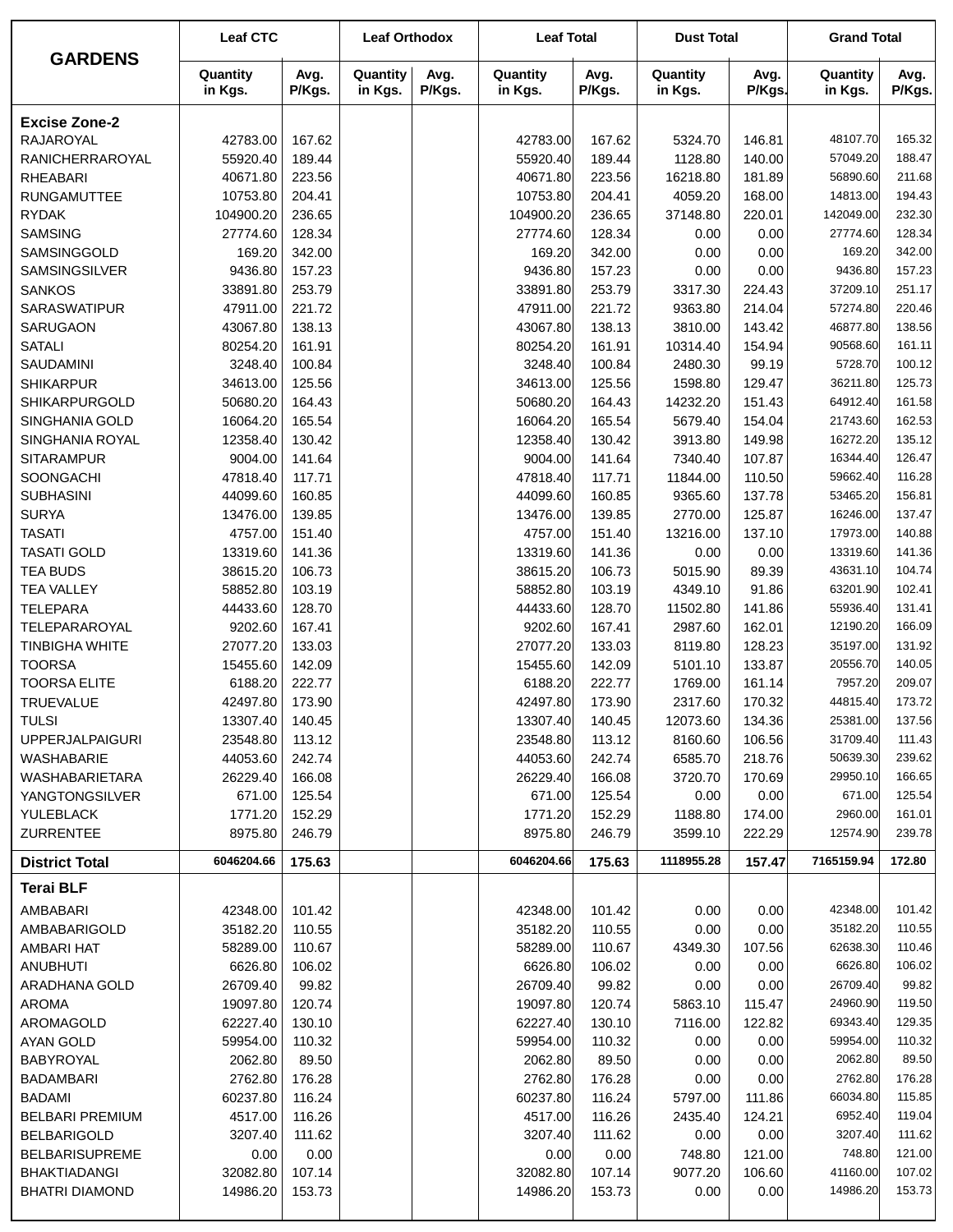|                         | <b>Leaf CTC</b>     |                | <b>Leaf Orthodox</b> |                | <b>Leaf Total</b>   |                | <b>Dust Total</b>   |                | <b>Grand Total</b>  |                |
|-------------------------|---------------------|----------------|----------------------|----------------|---------------------|----------------|---------------------|----------------|---------------------|----------------|
| <b>GARDENS</b>          | Quantity<br>in Kgs. | Avg.<br>P/Kgs. | Quantity<br>in Kgs.  | Avg.<br>P/Kgs. | Quantity<br>in Kgs. | Avg.<br>P/Kgs. | Quantity<br>in Kgs. | Avg.<br>P/Kgs. | Quantity<br>in Kgs. | Avg.<br>P/Kgs. |
| <b>Excise Zone-2</b>    |                     |                |                      |                |                     |                |                     |                |                     |                |
| CACHARKINGDIAMOND       | 19974.80            | 99.68          |                      |                | 19974.80            | 99.68          | 1983.80             | 97.69          | 21958.60            | 99.50          |
| CACHARKINGGOLD          | 7620.40             | 103.50         |                      |                | 7620.40             | 103.50         | 2228.80             | 95.00          | 9849.20             | 101.58         |
| <b>CENTURION GOLD</b>   | 105402.40           | 112.70         |                      |                | 105402.40           | 112.70         | 0.00                | 0.00           | 105402.40           | 112.70         |
| CHHAOAPHALITEAESTATE    | 10135.80            | 152.91         |                      |                | 10135.80            | 152.91         | 0.00                | 0.00           | 10135.80            | 152.91         |
| <b>CHITALGHATA</b>      | 11302.40            | 98.57          |                      |                | 11302.40            | 98.57          | 3204.20             | 104.31         | 14506.60            | 99.84          |
| <b>CHOCHPARA</b>        | 17921.20            | 144.93         |                      |                | 17921.20            | 144.93         | 0.00                | 0.00           | 17921.20            | 144.93         |
| <b>CITYGREEN</b>        | 23971.20            | 97.37          |                      |                | 23971.20            | 97.37          | 9202.20             | 88.69          | 33173.40            | 94.96          |
| DAMALBARI PREMIUM       | 0.00                | 0.00           |                      |                | 0.00                | 0.00           | 694.40              | 101.00         | 694.40              | 101.00         |
| <b>DISHA GOLD</b>       | 72069.00            | 108.65         |                      |                | 72069.00            | 108.65         | 0.00                | 0.00           | 72069.00            | 108.65         |
| <b>DUNGDUGI DIAMOND</b> | 60200.80            | 113.37         |                      |                | 60200.80            | 113.37         | 0.00                | 0.00           | 60200.80            | 113.37         |
| <b>DUNGDUGI GOLD</b>    | 80869.20            | 103.03         |                      |                | 80869.20            | 103.03         | 3507.00             | 98.62          | 84376.20            | 102.85         |
| DUNGDUGI ROYAL          | 4473.60             | 146.61         |                      |                | 4473.60             | 146.61         | 126.70              | 106.00         | 4600.30             | 145.49         |
| ELEGANTGOLD             | 37028.00            | 108.72         |                      |                | 37028.00            | 108.72         | 2427.60             | 100.57         | 39455.60            | 108.22         |
| FATIK CHANDRA GOLD      | 1143.60             | 137.00         |                      |                | 1143.60             | 137.00         | 1112.00             | 111.00         | 2255.60             | 124.18         |
| GAYATREEGOLD            | 8014.80             | 109.55         |                      |                | 8014.80             | 109.55         | 0.00                | 0.00           | 8014.80             | 109.55         |
| <b>GITANJALIDIAMOND</b> | 44125.20            | 115.59         |                      |                | 44125.20            | 115.59         | 5036.40             | 110.82         | 49161.60            | 115.10         |
| <b>GOALTULI</b>         | 2392.20             | 138.33         |                      |                | 2392.20             | 138.33         | 4672.40             | 137.31         | 7064.60             | 137.66         |
| GOVARDHANGOLD           | 2305.60             | 108.86         |                      |                | 2305.60             | 108.86         | 0.00                | 0.00           | 2305.60             | 108.86         |
| <b>HAPPY ROYAL</b>      | 261364.40           | 110.59         |                      |                | 261364.40           | 110.59         | 5664.00             | 109.42         | 267028.40           | 110.57         |
| <b>HEEMALIPUR</b>       | 32863.00            | 109.65         |                      |                | 32863.00            | 109.65         | 4166.40             | 99.33          | 37029.40            | 108.49         |
| <b>HEER NANDINI</b>     | 6939.80             | 101.39         |                      |                | 6939.80             | 101.39         | 0.00                | 0.00           | 6939.80             | 101.39         |
| HEER NANDINI GOLD       | 1942.80             | 102.15         |                      |                | 1942.80             | 102.15         | 4872.00             | 91.72          | 6814.80             | 94.70          |
| INDIRAPREMIUM           | 22927.40            | 128.04         |                      |                | 22927.40            | 128.04         | 1188.80             | 126.00         | 24116.20            | 127.94         |
| <b>JAGANNATHPUR</b>     | 45762.00            | 111.05         |                      |                | 45762.00            | 111.05         | 2433.20             | 112.00         | 48195.20            | 111.10         |
| <b>JAIHANUMAN</b>       | 3325.60             | 92.82          |                      |                | 3325.60             | 92.82          | 2171.40             | 90.44          | 5497.00             | 91.88          |
| <b>JEEVANMOTI</b>       | 11875.40            | 108.11         |                      |                | 11875.40            | 108.11         | 3397.60             | 107.99         | 15273.00            | 108.08         |
| <b>KABINI</b>           | 17565.60            | 143.09         |                      |                | 17565.60            | 143.09         | 3216.40             | 109.00         | 20782.00            | 137.81         |
| KABINI VALUE            | 18904.00            | 107.28         |                      |                | 18904.00            | 107.28         | 1620.80             | 93.57          | 20524.80            | 106.19         |
| KAILASHGIRI             | 1006.80             | 100.00         |                      |                | 1006.80             | 100.00         | 0.00                | 0.00           | 1006.80             | 100.00         |
| KAILASHGIRIDIAMOND      | 69989.00            | 114.30         |                      |                | 69989.00            | 114.30         | 0.00                | 0.00           | 69989.00            | 114.30         |
| <b>KALPAK</b>           | 80673.00            | 110.38         |                      |                | 80673.00            | 110.38         | 486.70              | 101.00         | 81159.70            | 110.33         |
| <b>KAMAKSHI</b>         | 61210.00            | 105.62         |                      |                | 61210.00            | 105.62         | 10451.90            | 109.41         | 71661.90            | 106.18         |
| <b>KANCHAN</b>          | 34515.00            | 106.18         |                      |                | 34515.00            | 106.18         | 0.00                | 0.00           | 34515.00            | 106.18         |
| KANCHANJANGA            | 29624.20            | 114.16         |                      |                | 29624.20            | 114.16         | 2519.40             | 104.76         | 32143.60            | 113.43         |
| KANTA BARI ROYAL        | 11445.80            | 123.26         |                      |                | 11445.80            | 123.26         | 0.00                | 0.00           | 11445.80            | 123.26         |
| KANTIVITA               | 3964.20             | 126.00         |                      |                | 3964.20             | 126.00         | 0.00                | 0.00           | 3964.20             | 126.00         |
| KANTIVITA VALUE         | 682.80              | 100.00         |                      |                | 682.80              | 100.00         | 2503.20             | 90.66          | 3186.00             | 92.67          |
| KARABITEA               | 2661.20             | 101.68         |                      |                | 2661.20             | 101.68         | 893.20              | 96.00          | 3554.40             | 100.25         |
| <b>KASHISH</b>          | 24214.40            | 115.97         |                      |                | 24214.40            | 115.97         | 2088.80             | 97.26          | 26303.20            | 114.48         |
| <b>KASIABARI GOLD</b>   | 33832.40            | 108.90         |                      |                | 33832.40            | 108.90         | 0.00                | 0.00           | 33832.40            | 108.90         |
| <b>KESARGOLD</b>        | 115300.40           | 115.32         |                      |                | 115300.40           | 115.32         | 1034.40             | 101.00         | 116334.80           | 115.19         |
| KHARIBARI               | 24366.00            | 109.66         |                      |                | 24366.00            | 109.66         | 1071.80             | 104.02         | 25437.80            | 109.43         |
| KHARIBARIGOLD           | 57233.00            | 117.53         |                      |                | 57233.00            | 117.53         | 798.40              | 110.57         | 58031.40            | 117.44         |
| KHOREELBARI             | 1035.60             | 82.72          |                      |                | 1035.60             | 82.72          | 0.00                | 0.00           | 1035.60             | 82.72          |
| KISHORIBAGH             | 47263.40            | 130.07         |                      |                | 47263.40            | 130.07         | 868.40              | 151.63         | 48131.80            | 130.46         |
| KUMARIKACLONAL          | 11872.80            | 126.30         |                      |                | 11872.80            | 126.30         | 2674.30             | 120.91         | 14547.10            | 125.31         |
| KUMARIKASPECIAL         | 11954.40            | 152.59         |                      |                | 11954.40            | 152.59         | 1213.80             | 141.00         | 13168.20            | 151.52         |
| MADATI                  | 6493.40             | 112.32         |                      |                | 6493.40             | 112.32         | 0.00                | 0.00           | 6493.40             | 112.32         |
| <b>MADHOBARI</b>        | 11828.00            | 101.25         |                      |                | 11828.00            | 101.25         | 2377.60             | 110.25         | 14205.60            | 102.76         |
| <b>MADHURI GOLD</b>     | 21903.20            | 116.25         |                      |                | 21903.20            | 116.25         | 0.00                | 0.00           | 21903.20            | 116.25         |
| <b>MAJULIBARI</b>       | 791.40              | 108.00         |                      |                | 791.40              | 108.00         | 0.00                | 0.00           | 791.40              | 108.00         |
| MAJULIBARI PREMIUM      | 511.40              | 114.00         |                      |                | 511.40              | 114.00         | 774.40              | 115.00         | 1285.80             | 114.60         |
| MAJULIBARIGOLD          | 1362.20             | 107.80         |                      |                | 1362.20             | 107.80         | 2560.80             | 112.19         | 3923.00             | 110.67         |
| MAJULIBARISUPREME       | 771.40              | 115.00         |                      |                | 771.40              | 115.00         | 0.00                | 0.00           | 771.40              | 115.00         |
| MALAPARADIAMOND         | 31203.60            | 117.10         |                      |                | 31203.60            | 117.10         | 1309.20             | 115.14         | 32512.80            | 117.02         |
| MALAPARAGOLD            | 15680.00            | 107.39         |                      |                | 15680.00            | 107.39         | 670.40              | 85.00          | 16350.40            | 106.47         |
| <b>MAUSOM</b>           | 29698.80            | 230.03         |                      |                | 29698.80            | 230.03         | 6519.70             | 227.99         | 36218.50            | 229.66         |
| <b>MAYA</b>             | 12795.20            | 107.56         |                      |                | 12795.20            | 107.56         | 0.00                | 0.00           | 12795.20            | 107.56         |
|                         |                     |                |                      |                |                     |                |                     |                |                     |                |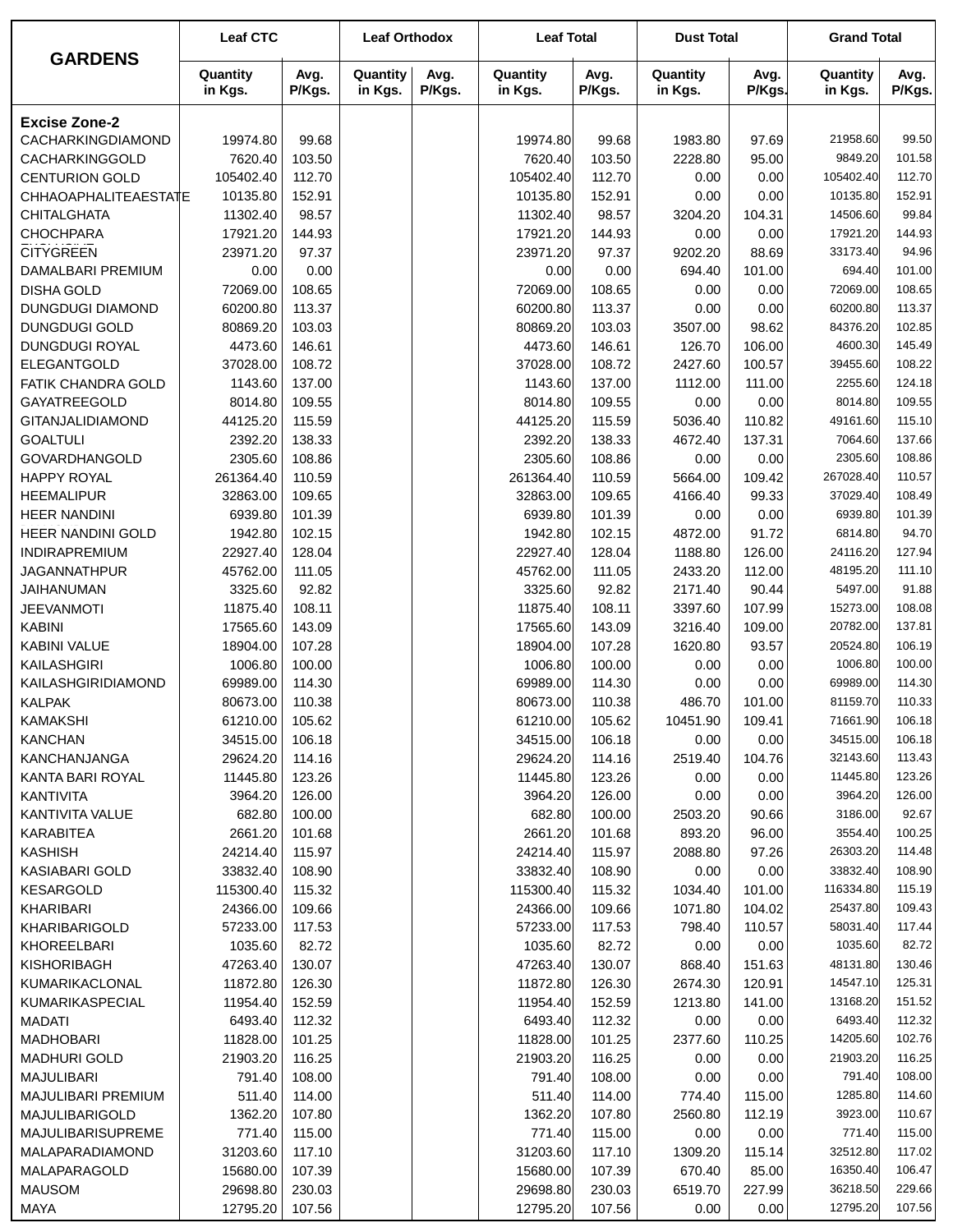|                              | <b>Leaf CTC</b>     |                  | <b>Leaf Orthodox</b> |                | <b>Leaf Total</b>   |                | <b>Dust Total</b>   |                 | <b>Grand Total</b>  |                  |
|------------------------------|---------------------|------------------|----------------------|----------------|---------------------|----------------|---------------------|-----------------|---------------------|------------------|
| <b>GARDENS</b>               | Quantity<br>in Kgs. | Avg.<br>P/Kgs.   | Quantity<br>in Kgs.  | Avg.<br>P/Kgs. | Quantity<br>in Kgs. | Avg.<br>P/Kgs. | Quantity<br>in Kgs. | Avg.<br>P/Kgs.  | Quantity<br>in Kgs. | Avg.<br>P/Kgs.   |
| <b>Excise Zone-2</b>         |                     |                  |                      |                |                     |                |                     |                 |                     |                  |
| <b>MILANGOLD</b>             | 1534.20             | 169.67           |                      |                | 1534.20             | 169.67         | 0.00                | 0.00            | 1534.20             | 169.67           |
| <b>MINU GOLD</b>             | 73376.40            | 111.49           |                      |                | 73376.40            | 111.49         | 1034.40             | 100.00          | 74410.80            | 111.33           |
| <b>MINUTEA</b>               | 6446.60             | 102.02           |                      |                | 6446.60             | 102.02         | 0.00                | 0.00            | 6446.60             | 102.02           |
| <b>MONI</b>                  | 31618.20            | 119.75           |                      |                | 31618.20            | 119.75         | 0.00                | 0.00            | 31618.20            | 119.75           |
| <b>MUNGA MOTI</b>            | 13134.60            | 159.06           |                      |                | 13134.60            | 159.06         | 0.00                | 0.00            | 13134.60            | 159.06           |
| NALSARSUPREME                | 5217.60             | 131.45           |                      |                | 5217.60             | 131.45         | 1251.50             | 149.46          | 6469.10             | 134.94           |
| <b>NANDIT</b>                | 47643.00            | 129.34           |                      |                | 47643.00            | 129.34         | 2511.90             | 108.27          | 50154.90            | 128.28           |
| NIJBARICLASSIC               | 10102.20            | 121.52           |                      |                | 10102.20            | 121.52         | 2972.00             | 83.91           | 13074.20            | 112.97           |
| NIJBARIEXCLUSIVE             | 117666.00           | 138.36           |                      |                | 117666.00           | 138.36         | 1753.20             | 123.71          | 119419.20           | 138.14           |
| <b>NILAJI DIAMOND</b>        | 41820.40            | 123.22           |                      |                | 41820.40            | 123.22         | 826.40              | 126.00          | 42646.80            | 123.28           |
| NILAJIROYAL                  | 17022.80            | 111.09           |                      |                | 17022.80            | 111.09         | 1340.80             | 96.16           | 18363.60            | 110.00           |
| NORTHDINAJPUR                | 41098.20            | 102.18           |                      |                | 41098.20            | 102.18         | 3319.80             | 108.97          | 44418.00            | 102.69           |
| NOYYAL                       | 16814.00            | 117.03           |                      |                | 16814.00            | 117.03         | 2833.20             | 103.00          | 19647.20            | 115.01           |
| <b>PADMINI</b>               | 25433.20            | 132.43           |                      |                | 25433.20            | 132.43         | 3643.70             | 117.75          | 29076.90            | 130.59           |
| <b>PANAV</b>                 | 29704.20            | 98.53            |                      |                | 29704.20            | 98.53          | 2057.60             | 95.00           | 31761.80            | 98.30            |
| PARAGONGOLD                  | 28944.20            | 102.32           |                      |                | 28944.20            | 102.32         | 5210.80             | 105.20          | 34155.00            | 102.76           |
| PETKI EXCLUSIVE              | 2793.40             | 235.53           |                      |                | 2793.40             | 235.53         | 0.00                | 0.00            | 2793.40             | 235.53           |
| PHOOLJHORAGOLD               | 5816.20             | 126.05           |                      |                | 5816.20             | 126.05         | 0.00                | 0.00            | 5816.20             | 126.05           |
| <b>PIONEERTEA</b>            | 53189.40            | 102.30           |                      |                | 53189.40            | 102.30         | 0.00                | 0.00            | 53189.40            | 102.30           |
| <b>RAIMOHAN</b>              | 3174.20             | 224.50           |                      |                | 3174.20             | 224.50         | 0.00                | 0.00            | 3174.20             | 224.50           |
| <b>RANGEET</b>               | 4117.00             | 160.48<br>136.77 |                      |                | 4117.00             | 160.48         | 0.00                | 0.00            | 4117.00<br>7496.20  | 160.48<br>125.16 |
| <b>RANGEETVALUE</b>          | 3464.20             | 146.41           |                      |                | 3464.20             | 136.77         | 4032.00             | 115.18          | 31118.80            | 147.73           |
| <b>RATNA</b><br><b>RDTEA</b> | 27615.60            |                  |                      |                | 27615.60            | 146.41         | 3503.20             | 158.16          | 171289.30           | 104.66           |
| RIDDHESHROYAL                | 159457.60<br>0.00   | 104.80<br>0.00   |                      |                | 159457.60           | 104.80<br>0.00 | 11831.70<br>763.20  | 102.78<br>98.00 | 763.20              | 98.00            |
| <b>RIDDHITEA</b>             | 4117.00             | 99.25            |                      |                | 0.00<br>4117.00     | 99.25          | 644.40              | 115.00          | 4761.40             | 101.38           |
| ROYBARI GOLD                 | 5877.20             | 105.33           |                      |                | 5877.20             | 105.33         | 0.00                | 0.00            | 5877.20             | 105.33           |
| <b>SAMBARI</b>               | 13934.80            | 107.12           |                      |                | 13934.80            | 107.12         | 0.00                | 0.00            | 13934.80            | 107.12           |
| SAMBARI PREMIUM              | 10311.00            | 116.42           |                      |                | 10311.00            | 116.42         | 2672.00             | 112.81          | 12983.00            | 115.68           |
| SAMBARIGOLD                  | 5215.60             | 110.00           |                      |                | 5215.60             | 110.00         | 0.00                | 0.00            | 5215.60             | 110.00           |
| SAMBARISUPREME               | 3965.60             | 119.03           |                      |                | 3965.60             | 119.03         | 0.00                | 0.00            | 3965.60             | 119.03           |
| SANAGOLD                     | 34896.20            | 107.39           |                      |                | 34896.20            | 107.39         | 0.00                | 0.00            | 34896.20            | 107.39           |
| SANTOSHROYAL                 | 129958.60           | 130.45           |                      |                | 129958.60           | 130.45         | 0.00                | 0.00            | 129958.60           | 130.45           |
| <b>SAVA</b>                  | 95804.00            | 106.53           |                      |                | 95804.00            | 106.53         | 18984.80            | 102.77          | 114788.80           | 105.91           |
| <b>SAYAN TEA</b>             | 7444.60             | 104.91           |                      |                | 7444.60             | 104.91         | 201.40              | 96.00           | 7646.00             | 104.67           |
| <b>SHAKTISUPREME</b>         | 27986.40            | 104.40           |                      |                | 27986.40            | 104.40         | 982.40              | 97.00           | 28968.80            | 104.15           |
| SHIVROYAL                    | 1662.80             | 85.00            |                      |                | 1662.80             | 85.00          | 1074.40             | 94.00           | 2737.20             | 88.53            |
| <b>SHREEGANAPATI</b>         | 1135.00             | 112.00           |                      |                | 1135.00             | 112.00         | 0.00                | 0.00            | 1135.00             | 112.00           |
| <b>SHREEKRISHNADIAMOND</b>   | 3198.20             | 96.76            |                      |                | 3198.20             | 96.76          | 0.00                | 0.00            | 3198.20             | 96.76            |
| <b>SHREEKRISHNAGOLD</b>      | 641.40              | 111.00           |                      |                | 641.40              | 111.00         | 0.00                | 0.00            | 641.40              | 111.00           |
| SHREYA GOLD                  | 112499.40           | 113.56           |                      |                | 112499.40           | 113.56         | 0.00                | 0.00            | 112499.40           | 113.56           |
| <b>SIDDHIVINAYAK</b>         | 14767.00            | 106.33           |                      |                | 14767.00            | 106.33         | 7826.60             | 90.46           | 22593.60            | 100.84           |
| <b>SOHANBARI</b>             | 8443.40             | 94.14            |                      |                | 8443.40             | 94.14          | 0.00                | 0.00            | 8443.40             | 94.14            |
| SONALIROYAL                  | 22276.60            | 124.87           |                      |                | 22276.60            | 124.87         | 2984.70             | 134.14          | 25261.30            | 125.97           |
| SONI DIAMOND                 | 10976.00            | 105.55           |                      |                | 10976.00            | 105.55         | 1652.80             | 102.34          | 12628.80            | 105.13           |
| SONIROYAL                    | 85869.60            | 117.77           |                      |                | 85869.60            | 117.77         | 9324.70             | 107.20          | 95194.30            | 116.73           |
| SOVARANI                     | 519.20              | 113.00           |                      |                | 519.20              | 113.00         | 0.00                | 0.00            | 519.20              | 113.00           |
| <b>SRIJA TEA</b>             | 73591.80            | 130.32           |                      |                | 73591.80            | 130.32         | 2852.90             | 117.29          | 76444.70            | 129.83           |
| <b>SRIKRISHNASUPREME</b>     | 15440.60            | 115.76           |                      |                | 15440.60            | 115.76         | 0.00                | 0.00            | 15440.60            | 115.76           |
| <b>SUPERKLASS</b>            | 35062.20            | 104.52           |                      |                | 35062.20            | 104.52         | 782.60              | 103.31          | 35844.80            | 104.49           |
| <b>SWASTIKA</b>              | 3276.20             | 111.48           |                      |                | 3276.20             | 111.48         | 0.00                | 0.00            | 3276.20             | 111.48           |
| <b>TAPTI</b>                 | 11875.40            | 107.44           |                      |                | 11875.40            | 107.44         | 3017.60             | 107.25          | 14893.00            | 107.40           |
| <b>TAPTI ROYAL</b>           | 6408.40             | 112.27           |                      |                | 6408.40             | 112.27         | 0.00                | 0.00            | 6408.40             | 112.27           |
| <b>TAPTI VALUE</b>           | 21428.40            | 93.49            |                      |                | 21428.40            | 93.49          | 3124.30             | 88.91           | 24552.70            | 92.90            |
| <b>TIKOOM</b>                | 18505.00            | 111.84           |                      |                | 18505.00            | 111.84         | 659.40              | 104.00          | 19164.40            | 111.57           |
| <b>TIKOOM GOLD</b>           | 4761.80             | 132.52           |                      |                | 4761.80             | 132.52         | 0.00                | 0.00            | 4761.80             | 132.52           |
| <b>TOPICAL TEA</b>           | 30484.20            | 121.14           |                      |                | 30484.20            | 121.14         | 3491.00             | 110.31          | 33975.20            | 120.03           |
| <b>TULSIBARI GOLD</b>        | 36288.40            | 105.26           |                      |                | 36288.40            | 105.26         | 0.00                | 0.00            | 36288.40            | 105.26           |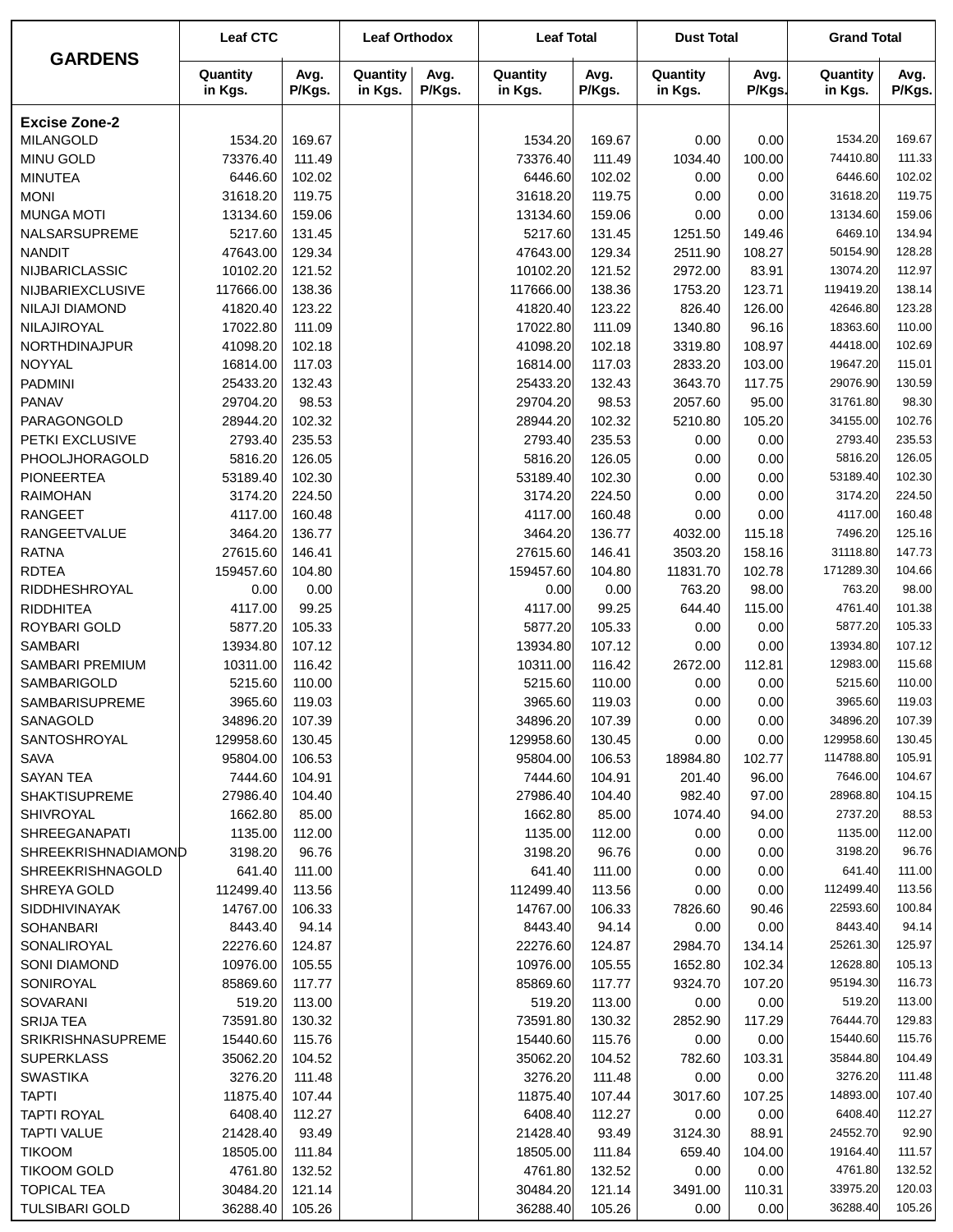| <b>GARDENS</b>                          | <b>Leaf CTC</b>      |                  | <b>Leaf Orthodox</b> |                | <b>Leaf Total</b>    |                  | <b>Dust Total</b>   |                  | <b>Grand Total</b>   |                  |
|-----------------------------------------|----------------------|------------------|----------------------|----------------|----------------------|------------------|---------------------|------------------|----------------------|------------------|
|                                         | Quantity<br>in Kgs.  | Avg.<br>P/Kgs.   | Quantity<br>in Kgs.  | Avg.<br>P/Kgs. | Quantity<br>in Kgs.  | Avg.<br>P/Kgs.   | Quantity<br>in Kgs. | Avg.<br>P/Kgs.   | Quantity<br>in Kgs.  | Avg.<br>P/Kgs.   |
| <b>Excise Zone-2</b>                    |                      |                  |                      |                |                      |                  |                     |                  |                      |                  |
| <b>VANSHIPUR</b>                        | 751.40               | 172.00           |                      |                | 751.40               | 172.00           | 0.00                | 0.00             | 751.40               | 172.00           |
| VARUNGOLD                               | 36899.80             | 104.90           |                      |                | 36899.80             | 104.90           | 5737.60             | 107.02           | 42637.40             | 105.18           |
| VEDANTATEA                              | 28737.00             | 112.53           |                      |                | 28737.00             | 112.53           | 746.10              | 108.84           | 29483.10             | 112.44           |
| ZARATEAPREMIUM                          | 67348.20             | 126.49           |                      |                | 67348.20             | 126.49           | 644.40              | 133.00           | 67992.60             | 126.55           |
| <b>District Total</b>                   | 3878156.40           | 115.86           |                      |                | 3878156.40           | 115.86           | 255418.80           | 110.61           | 4133575.20           | 115.53           |
| <b>Terai GARDENS</b>                    |                      |                  |                      |                |                      |                  |                     |                  |                      |                  |
| <b>AANAND</b>                           | 5999.60              | 115.69           |                      |                | 5999.60              | 115.69           | 3116.40             | 138.04           | 9116.00              | 123.33           |
| <b>ASHAPUR</b>                          | 12495.80             | 130.70           |                      |                | 12495.80             | 130.70           | 938.40              | 123.12           | 13434.20             | 130.17           |
| <b>ATAL</b>                             | 44619.20             | 170.15           |                      |                | 44619.20             | 170.15           | 4051.20             | 145.08           | 48670.40             | 168.06           |
| AZAMABADSUPREME                         | 27980.20             | 152.15           |                      |                | 27980.20             | 152.15           | 3202.90             | 128.66           | 31183.10             | 149.73           |
| <b>BAGDOGRA</b>                         | 24551.60             | 116.08           |                      |                | 24551.60             | 116.08           | 1541.50             | 120.91           | 26093.10             | 116.36           |
| <b>BAGDOGRA CLASSIC</b>                 | 691.40               | 126.00           |                      |                | 691.40               | 126.00           | 0.00                | 0.00             | 691.40               | 126.00           |
| <b>BAGDOGRAGOLD</b>                     | 39818.40             | 151.26           |                      |                | 39818.40             | 151.26           | 758.80              | 125.00           | 40577.20             | 150.77           |
| <b>BALASON</b>                          | 56271.20             | 113.37           |                      |                | 56271.20             | 113.37           | 3652.60             | 111.01           | 59923.80             | 113.23           |
| <b>BELGACHI</b>                         | 50119.60             | 132.06           |                      |                | 50119.60             | 132.06           | 7966.00             | 121.98           | 58085.60             | 130.68           |
| <b>BELGACHIGOLD</b>                     | 85954.80             | 154.15           |                      |                | 85954.80             | 154.15           | 3885.00             | 152.66           | 89839.80             | 154.08           |
| <b>BELPUR</b>                           | 23014.20             | 102.19           |                      |                | 23014.20             | 102.19           | 5193.00             | 103.01           | 28207.20             | 102.34           |
| <b>BHOJNARAIN</b>                       | 23886.60             | 128.75           |                      |                | 23886.60             | 128.75           | 2348.70             | 116.84           | 26235.30             | 127.68           |
| <b>BHOJNARAINGOLD</b>                   | 7411.20              | 157.95           |                      |                | 7411.20              | 157.95           | 794.80              | 162.00           | 8206.00              | 158.34           |
| <b>BHOJNARAINSUPREME</b>                | 384.20               | 161.00           |                      |                | 384.20               | 161.00           | 0.00                | 0.00             | 384.20               | 161.00           |
| <b>BIJALIMONI</b>                       | 28481.00             | 201.96           |                      |                | 28481.00             | 201.96           | 1805.50             | 192.97           | 30286.50             | 201.43           |
| <b>BIJBARI</b>                          | 40486.20             | 124.04           |                      |                | 40486.20             | 124.04           | 5797.20             | 120.35           | 46283.40<br>81017.20 | 123.58<br>183.90 |
| <b>BIJBARIGOLD</b><br><b>BIJOYNAGAR</b> | 71099.40<br>51599.40 | 185.99<br>146.98 |                      |                | 71099.40<br>51599.40 | 185.99<br>146.98 | 9917.80<br>1644.50  | 168.89<br>148.06 | 53243.90             | 147.01           |
| <b>BILATIBARI</b>                       | 129261.60            | 122.01           |                      |                | 129261.60            | 122.01           | 7323.80             | 104.17           | 136585.40            | 121.05           |
| <b>CHAMPASARI</b>                       | 2767.80              | 132.54           |                      |                | 2767.80              | 132.54           | 2002.20             | 145.38           | 4770.00              | 137.93           |
| <b>CHANDAN</b>                          | 68582.20             | 123.76           |                      |                | 68582.20             | 123.76           | 6070.60             | 117.16           | 74652.80             | 123.22           |
| <b>DAGAPUR</b>                          | 13750.20             | 177.01           |                      |                | 13750.20             | 177.01           | 3732.30             | 155.83           | 17482.50             | 172.49           |
| <b>DEBIJHORASUPREME</b>                 | 55288.40             | 151.05           |                      |                | 55288.40             | 151.05           | 3114.40             | 145.37           | 58402.80             | 150.75           |
| <b>FAGU</b>                             | 24209.20             | 138.79           |                      |                | 24209.20             | 138.79           | 5810.40             | 155.09           | 30019.60             | 141.94           |
| <b>FAGUROYAL</b>                        | 3941.00              | 168.76           |                      |                | 3941.00              | 168.76           | 68.00               | 136.00           | 4009.00              | 168.20           |
| <b>FULBAR</b>                           | 30067.60             | 102.73           |                      |                | 30067.60             | 102.73           | 8344.00             | 107.01           | 38411.60             | 103.66           |
| <b>FULBARI</b>                          | 32732.60             | 164.15           |                      |                | 32732.60             | 164.15           | 5001.40             | 177.02           | 37734.00             | 165.85           |
| FULBARI HI GROWN                        | 15478.00             | 206.36           |                      |                | 15478.00             | 206.36           | 0.00                | 0.00             | 15478.00             | 206.36           |
| <b>FULBARIPATAN</b>                     | 13839.40             | 135.57           |                      |                | 13839.40             | 135.57           | 2751.90             | 127.78           | 16591.30             | 134.28           |
| <b>FULBARIPATANCLONAL</b>               | 32192.20             | 166.07           |                      |                | 32192.20             | 166.07           | 2182.90             | 153.40           | 34375.10             | 165.26           |
| <b>GIRISHCHANDRA</b>                    | 23544.60             | 118.65           |                      |                | 23544.60             | 118.65           | 754.40              | 112.00           | 24299.00             | 118.45           |
| <b>GIRISHCHSUPER</b>                    | 9808.20              | 210.09           |                      |                | 9808.20              | 210.09           | 1957.20             | 153.81           | 11765.40             | 200.73           |
| <b>GITADEVI</b>                         | 26356.80             | 112.77           |                      |                | 26356.80             | 112.77           | 2641.60             | 110.09           | 28998.40             | 112.52           |
| <b>GOPALPURSUPER</b>                    | 15387.20             | 135.37           |                      |                | 15387.20             | 135.37           | 1605.50             | 123.11           | 16992.70             | 134.21           |
| <b>GOPE</b>                             | 105798.40            | 113.03           |                      |                | 105798.40            | 113.03           | 5565.00             | 104.96           | 111363.40            | 112.63           |
| <b>GOPESUPREME</b>                      | 16127.40             | 140.60           |                      |                | 16127.40             | 140.60           | 1593.20             | 105.02           | 17720.60             | 137.40           |
| <b>GULMA</b>                            | 37759.80             | 280.07           |                      |                | 37759.80             | 280.07           | 7554.90             | 266.94           | 45314.70             | 277.88           |
| <b>GUNABARI</b>                         | 125213.20            | 114.94           |                      |                | 125213.20            | 114.94           | 3407.60             | 101.02           | 128620.80            | 114.57           |
| <b>HANSQUA</b>                          | 38455.20             | 195.09           |                      |                | 38455.20             | 195.09           | 7836.10             | 172.95           | 46291.30             | 191.34           |
| <b>ICHHAMOTI</b>                        | 0.00                 | 0.00             |                      |                | 0.00                 | 0.00             | 523.20              | 98.00            | 523.20               | 98.00            |
| <b>ICHHAMOTIROYAL</b>                   | 28308.60             | 205.72           |                      |                | 28308.60             | 205.72           | 1309.50             | 200.69           | 29618.10             | 205.50           |
| JATINDRAMOHAN                           | 161755.80            | 114.58           |                      |                | 161755.80            | 114.58           | 21891.70            | 105.65           | 183647.50            | 113.52           |
| JATINDRAMOHANGOLD                       | 15626.40             | 149.34           |                      |                | 15626.40             | 149.34           | 461.40              | 184.25           | 16087.80             | 150.34           |
| JAYABARI                                | 41353.80             | 99.90            |                      |                | 41353.80             | 99.90            | 3088.40             | 95.39            | 44442.20             | 99.58            |
| JAYANTIKACLONAL                         | 15755.80             | 124.98           |                      |                | 15755.80             | 124.98           | 2035.20             | 123.58           | 17791.00             | 124.82           |
| <b>JAYANTIKAGOLD</b>                    | 34125.20             | 158.76           |                      |                | 34125.20             | 158.76           | 5214.40             | 155.50           | 39339.60             | 158.33           |
| KACHAKALIGOLD                           | 51975.80             | 111.14           |                      |                | 51975.80             | 111.14           | 1645.50             | 116.20           | 53621.30             | 111.29           |
| KAMALA                                  | 32128.80             | 134.06           |                      |                | 32128.80             | 134.06           | 8464.00             | 131.04           | 40592.80             | 133.43           |
| KANTABARI                               | 27681.20             | 114.24           |                      |                | 27681.20             | 114.24           | 2732.80             | 97.36            | 30414.00             | 112.72           |
| <b>KIRANCHANDRA</b>                     | 25360.20             | 111.17           |                      |                | 25360.20             | 111.17           | 3875.50             | 124.98           | 29235.70             | 113.00           |
|                                         |                      |                  |                      |                |                      |                  |                     |                  |                      |                  |